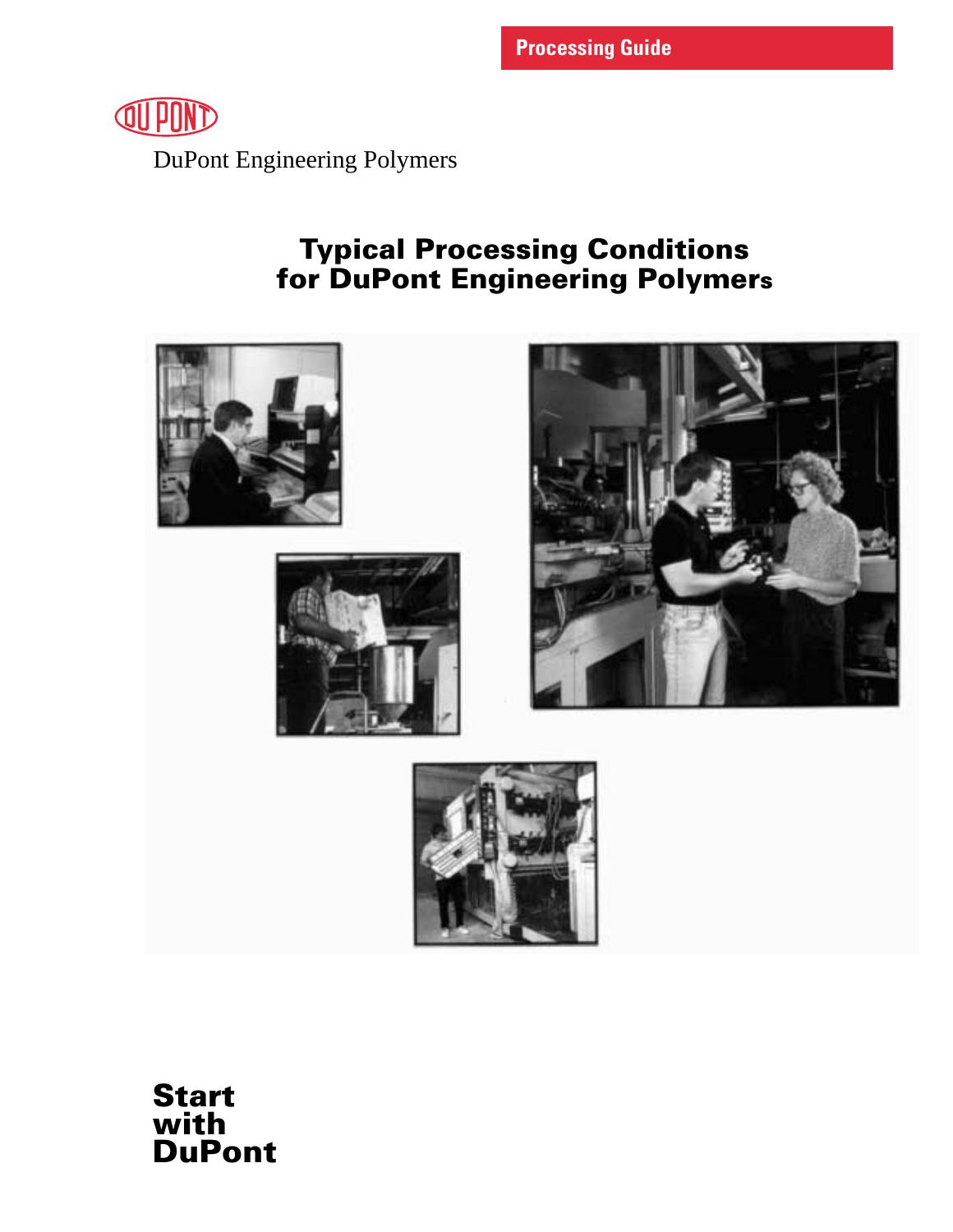#### Typical Processing Conditions for DuPont Engineering Polymers

#### Injection Molding of Engineering Polymers

The injection molding of thermoplastic resins is a well known and widely practiced science. But it must be performed properly if the optimum properties of the material are to be achieved. DuPont Polymers makes a number of engineering plastics representing a range of chemical types. Each has its own specific processing characteristics which must be considered and understood before successful molding operations can be accomplished. The information presented is intended to provide guidance in the molding and extruding of DuPont Engineering Polymers. Additional information can be found in the Molding Guide for each product.

#### Processing Conditions

The optimum processing conditions for a plastic are determined by the nature of the plastic. It is important that the recommended processing conditions be followed, subject to the experience of the molder. Molding conditions can affect the performance of the polymer, especially toughness, mold shrinkage, weld lines, post mold shrinkage and surface appearance of the molded part.

#### Sales Information

DuPont Engineering Polymers are manufactured in ten countries and sold throughout the world. Local sales and technical support personnel are available to serve you almost anywhere. For further information, please contact any of the regional offices on the back cover.

#### Tables 1–5

**Tables 1–5** describe typical processing conditions for injection molding of Zytel® Nylon Resin, Minlon® Engineering Thermoplastic Resin, Glass Reinforced Zytel, Delrin® Acetal Resin, Hytrel® Engineering Thermoplastic Elastomer, Rynite® PET Thermoplastic Polyester Resin, Rynite PBT Thermoplastic Polyester Resin and Zenite™.

#### Table 6

**Table 6** describes typical extrusion conditions for Zytel, Delrin, and Hytrel.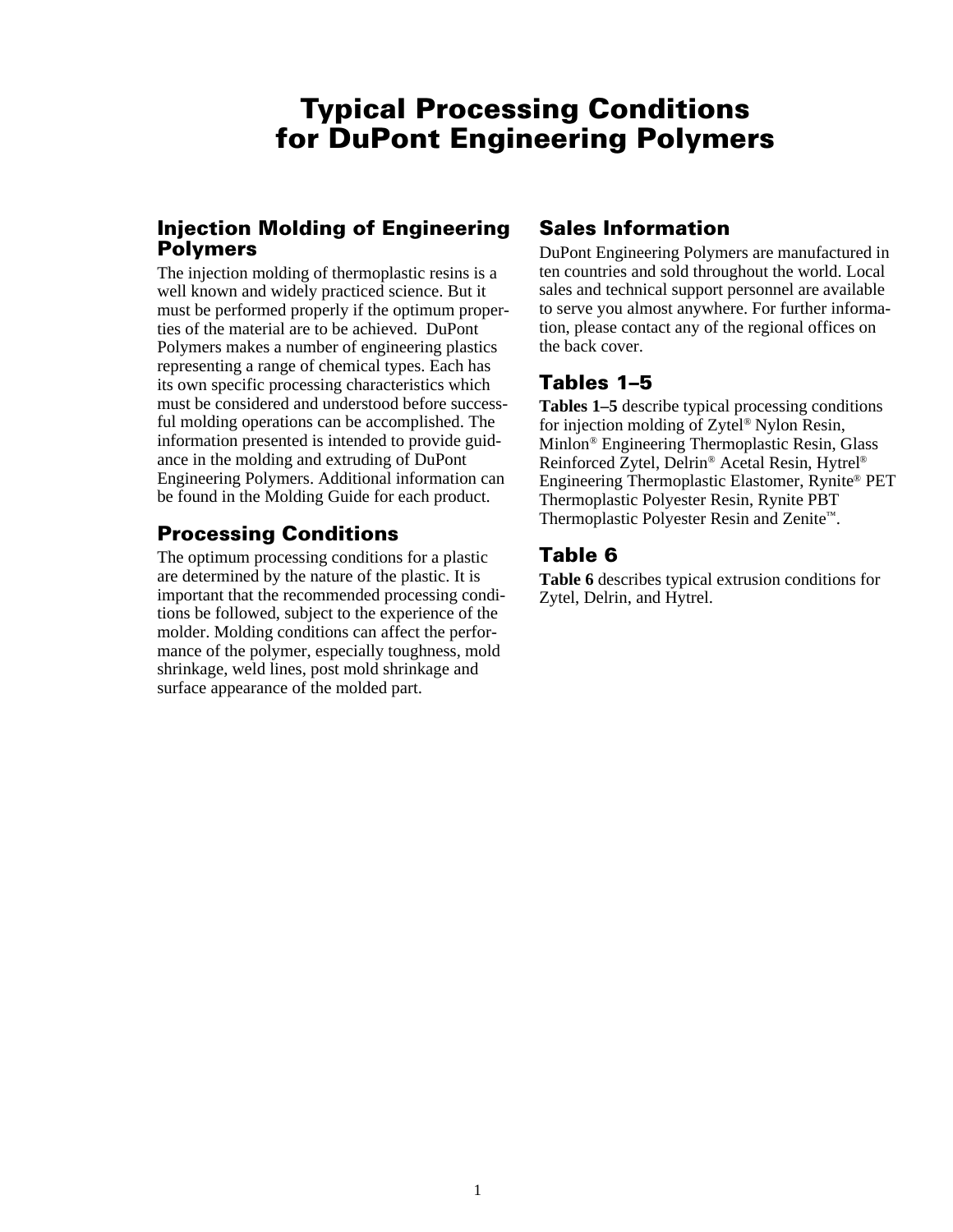|                       |                                                                                      | <b>Resin Grade</b>                                                                                                                                                                                                                                                                                          | <b>Dehumidifying</b><br><b>Dryer Conditions</b>                                                                                                                                                                                                                                                                   | Melt (Stock)                  |  |
|-----------------------|--------------------------------------------------------------------------------------|-------------------------------------------------------------------------------------------------------------------------------------------------------------------------------------------------------------------------------------------------------------------------------------------------------------|-------------------------------------------------------------------------------------------------------------------------------------------------------------------------------------------------------------------------------------------------------------------------------------------------------------------|-------------------------------|--|
| <b>Resin</b>          | Code                                                                                 | <b>Description</b>                                                                                                                                                                                                                                                                                          | Time/Temp.                                                                                                                                                                                                                                                                                                        | Temperature*                  |  |
| 66 Nylon              | 101<br>101L<br>101F<br>103HSL<br>103FHS<br>105 BK010A<br><b>122L</b><br>132F<br>133L | General Purpose-Unmodified<br>General Purpose-Lubricated<br><b>General Purpose-Fast Cycle</b><br><b>Heat Stabilized-Lubricated</b><br><b>Fast Cycle-Heat Stabilized</b><br><b>Weather Resistant</b><br><b>Hydrolysis Resistant</b><br>Fast Cycle-Lightly Nucleated<br>Nucleated-Color Stabilized-Lubricated | Virgin resin is packaged dry in<br>$\bullet$<br>moisture-proof boxes and bags.<br>Pre-drying should not be<br>necessary unless package is<br>damaged.<br>It is important to keep resin dry<br>$\bullet$<br>during molding. If residence time<br>in the hopper is over one hour, a<br>dehumidified hopper dryer is | 280-305°C<br>$(535 - 580$ °F) |  |
| Toughened<br>66 Nylon | 408<br>408HS<br>408L<br>450HSL BK<br>3189<br>3189HSL                                 | <b>Impact Resistant</b><br>Impact Resistant-Heat Stabilized<br>Impact Resistant-Lubricated<br>Intermediate Impact Resistance, Heat Stabilized<br>and Lubricated<br><b>Impact Resistant</b><br>Heat Stabilized-Lubricated                                                                                    | recommended (80°C [175°F]).<br>Regrind resin must be dried at<br>$\bullet$<br>80°C (175°F). Time will depend<br>on storage time, particle size<br>and humidity.<br>The following are general<br>quidelines:                                                                                                       | 290-295°C<br>$(550 - 560$ °F) |  |
| Super Tough<br>Nylon  | <b>ST800L</b><br>ST800HSL<br>ST801<br><b>ST801HS</b><br>ST801W                       | <b>Outstanding Impact Resistance-Lubricated</b><br><b>Heat Stabilized ST800L</b><br>Outstanding Impact Resistance-Lubricated<br><b>Heat Stabilized ST801</b><br>Weatherable, UV Resistant ST801                                                                                                             | Drying Time**<br>Time in<br>(at 80°C [175°F])<br><b>Open Container</b><br>$0-4$ hr<br>2 <sub>hr</sub><br>4 hr<br>$4-24$ hr<br>24 hr<br>$1-5$ days<br>48 hr<br>>5 days                                                                                                                                             | 290-295°C<br>$(550 - 560$ °F) |  |
|                       | ST901L<br>ST901HSL                                                                   | <b>Amorphous Characteristics</b><br>Amorphous Characteristics-Heat Stabilized                                                                                                                                                                                                                               | Nylon will discolor on drying. The<br>amount of color change depends<br>on temperature and time.                                                                                                                                                                                                                  | 275-300°C<br>$(530 - 570$ °F) |  |
|                       | <b>ST811HS</b>                                                                       | Super Tough Nylon 6-Heat Stabilized                                                                                                                                                                                                                                                                         | <b>Consult Molding Manual on Zytel</b><br>for more detailed information.                                                                                                                                                                                                                                          | 225-290°C<br>$(440 - 550$ °F) |  |
| 612 Nylon             | 151L<br><b>153HSL</b><br><b>157HSL BK010</b><br>158L                                 | General Purpose-Lubricated<br><b>Heat Stabilized-Lubricated</b><br>Weather and Heat Resistant-Lubricated<br>High Viscosity and Tougher Than 151L-Lubricated                                                                                                                                                 | **Dew point $-18^{\circ}C$ (<0°F)                                                                                                                                                                                                                                                                                 | 230-290°C<br>$(450 - 550$ °F) |  |
| Modified<br>Copolymer | 109L                                                                                 | Color Stabilized-Nucleated-Lubricated                                                                                                                                                                                                                                                                       |                                                                                                                                                                                                                                                                                                                   | 255-290°C<br>$(490 - 550$ °F) |  |
| Transparent Nylon     | 330                                                                                  | General Purpose-Amorphous Characteristics                                                                                                                                                                                                                                                                   |                                                                                                                                                                                                                                                                                                                   | 300-320°C<br>$(570 - 610$ °F) |  |

#### **Table 1 Zytel Nylon Resin**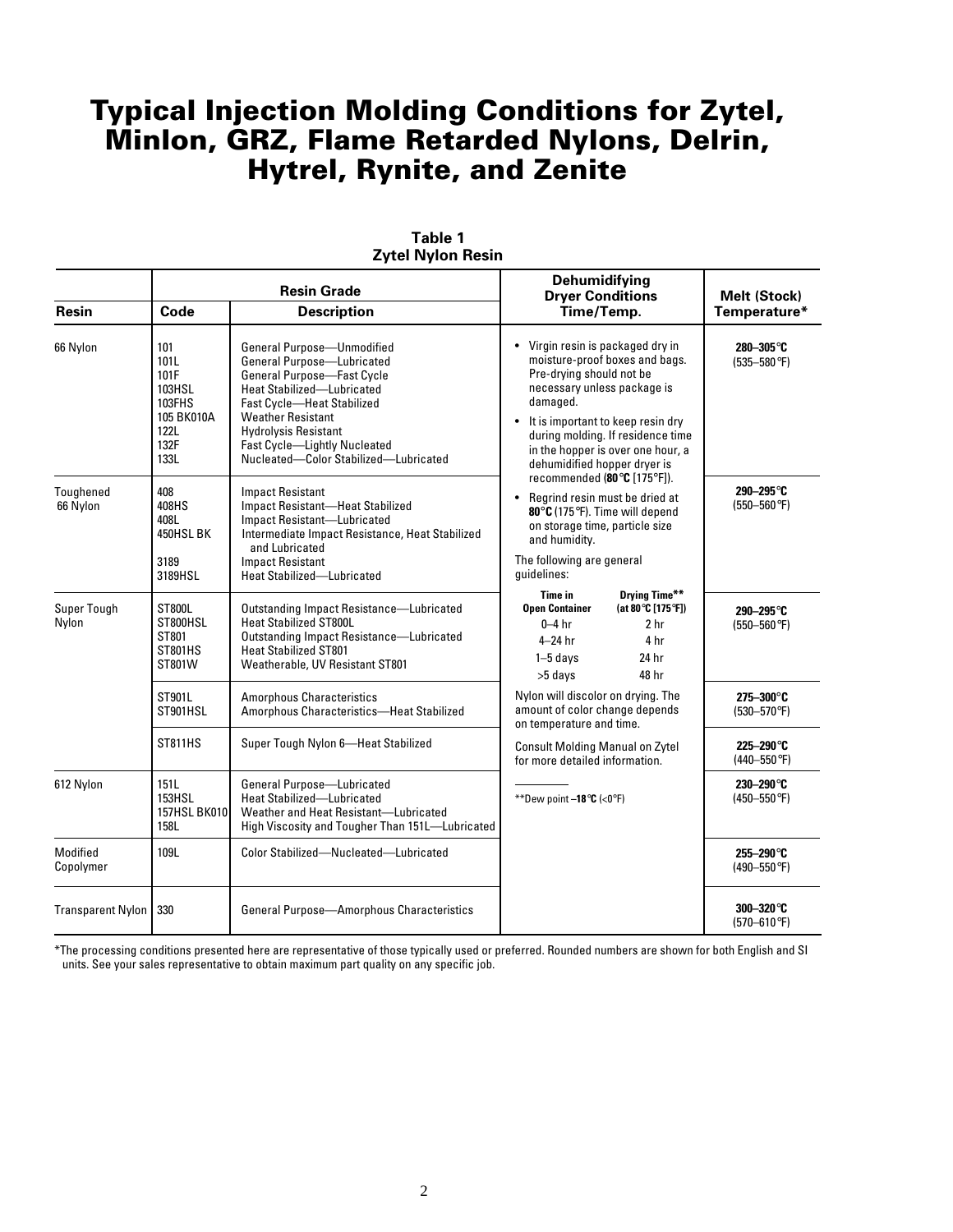| Resin                                                                         | <b>Reciprocating Screw Machine*</b> |                                   |                                      |                           |                     |                     |                                                                                                                                                                                            |                                               |
|-------------------------------------------------------------------------------|-------------------------------------|-----------------------------------|--------------------------------------|---------------------------|---------------------|---------------------|--------------------------------------------------------------------------------------------------------------------------------------------------------------------------------------------|-----------------------------------------------|
| Grade                                                                         |                                     |                                   | <b>Typical Cylinder Temperatures</b> |                           | <b>Fill</b>         | <b>Screw</b>        | <b>Back</b>                                                                                                                                                                                | Injection                                     |
| Code                                                                          | <b>Nozzle</b>                       | Front                             | <b>Center</b>                        | Rear                      | <b>Speed</b>        | <b>Speed</b>        | <b>Pressure</b>                                                                                                                                                                            | <b>Pressure</b>                               |
| 101<br>101L<br>101F<br>103HSL<br>103FHS<br>105 BK010A<br>122L<br>132F<br>133L | 260-300°C<br>$(500 - 570$ °F)       | 270°C<br>(520°F)                  | 275°C<br>$(525^{\circ}F)$            | 280°C<br>(540°F)          | Moderate<br>to Fast | Slow to<br>Moderate | Increasing back<br>pressure increases the<br>work done by the screw<br>on the melt.<br>This has the following<br>advantages and<br>disadvantages:<br><b>Advantages</b><br>• Increases melt | 34-138 MPa<br>$(5,000-20,000 \text{ psi})$    |
| 408<br>408HS<br>408L<br>450HSL BK<br>3189<br>3189HSL                          | 260-300°C<br>$(500 - 570$ °F)       | $275^\circ C$<br>$(525^{\circ}F)$ | 280°C<br>$(535^{\circ}F)$            | 295°C<br>(560°F)          | Moderate            | Slow to<br>Moderate | temperature and<br>uniformity.<br>• Can be used to<br>minimize unmelted<br>particles.<br>Improves color mixing<br>$\bullet$<br>when color<br>concentrates are<br>used.                     | 41-138 MPa<br>$(6,000-20,000 \text{ psi})$    |
| ST800L<br>ST800HSL<br>ST801<br><b>ST801HS</b><br>ST801W                       | 260-300°C<br>$(500 - 570$ °F)       | $275^\circ C$<br>$(525^{\circ}F)$ | 280°C<br>(535°F)                     | 295°C<br>(560°F)          | Moderate            | Slow to<br>Moderate | <b>Disadvantages</b><br>Decreases output of<br>screw.<br>Increases drool<br>$\bullet$<br>(nozzle).                                                                                         | 41-138 MPa<br>$(6,000 - 20,000 \text{ psi})$  |
| ST901L<br>ST901HSL                                                            | 265-305°C<br>$(510 - 580$ °F)       | 280°C<br>$(535^{\circ}F)$         | 285°C<br>(545°F)                     | $300^\circ C$<br>(570°F)  | Moderate<br>to Fast | Moderate            | Reduces glass fiber<br>$\bullet$<br>length in glass-<br>reinforced resins,                                                                                                                 | 69-138 MPa<br>$(10,000 - 20,000 \text{ psi})$ |
| <b>ST811HS</b>                                                                | 225°C<br>$(440^{\circ}F)$           | 225°C<br>(440°F)                  | 230°C<br>(450°F)                     | 245°C<br>(470°F)          | Moderate            | Slow to<br>Moderate | thus changing<br>physical properties<br>(strength/impact                                                                                                                                   | 55-138 MPa<br>$(8,000 - 20,000 \text{ psi})$  |
| 151L<br><b>153HSL</b><br><b>157HSL BK010</b><br>158L                          | $230^\circ C$<br>(450°F)            | 225°C<br>(440°F)                  | 230°C<br>(445°F)                     | 240°C<br>$(460^{\circ}F)$ | Moderate<br>to Fast | Slow to<br>Moderate | resistance).<br>Increases equipment<br>wear with filled<br>resins.<br>Scrubs barrel (black<br>$\bullet$                                                                                    | 34-138 MPa<br>$(5,000-20,000 \text{ psi})$    |
| 109L                                                                          | 255°C<br>(490°F)                    | 250°C<br>$(485^{\circ}F)$         | 255°C<br>(490°F)                     | 265°C<br>$(505^{\circ}F)$ | Moderate            | Slow to<br>Moderate | specks).<br>Screw retraction time<br>should be approximately                                                                                                                               | 41-138 MPa<br>$(6,000 - 20,000 \text{ psi})$  |
| 330                                                                           | 275-295°C<br>$(530 - 560$ °F)       | 290°C<br>(550°F)                  | 290°C<br>$(555^{\circ}F)$            | 280°C<br>$(535^{\circ}F)$ | Moderate            | Slow to<br>Moderate | 80% of the cool time for<br>optimum molding.                                                                                                                                               | 62-138 MPa<br>$(9,000 - 20,000 \text{ psi})$  |

**Table 1 Zytel Nylon Resin**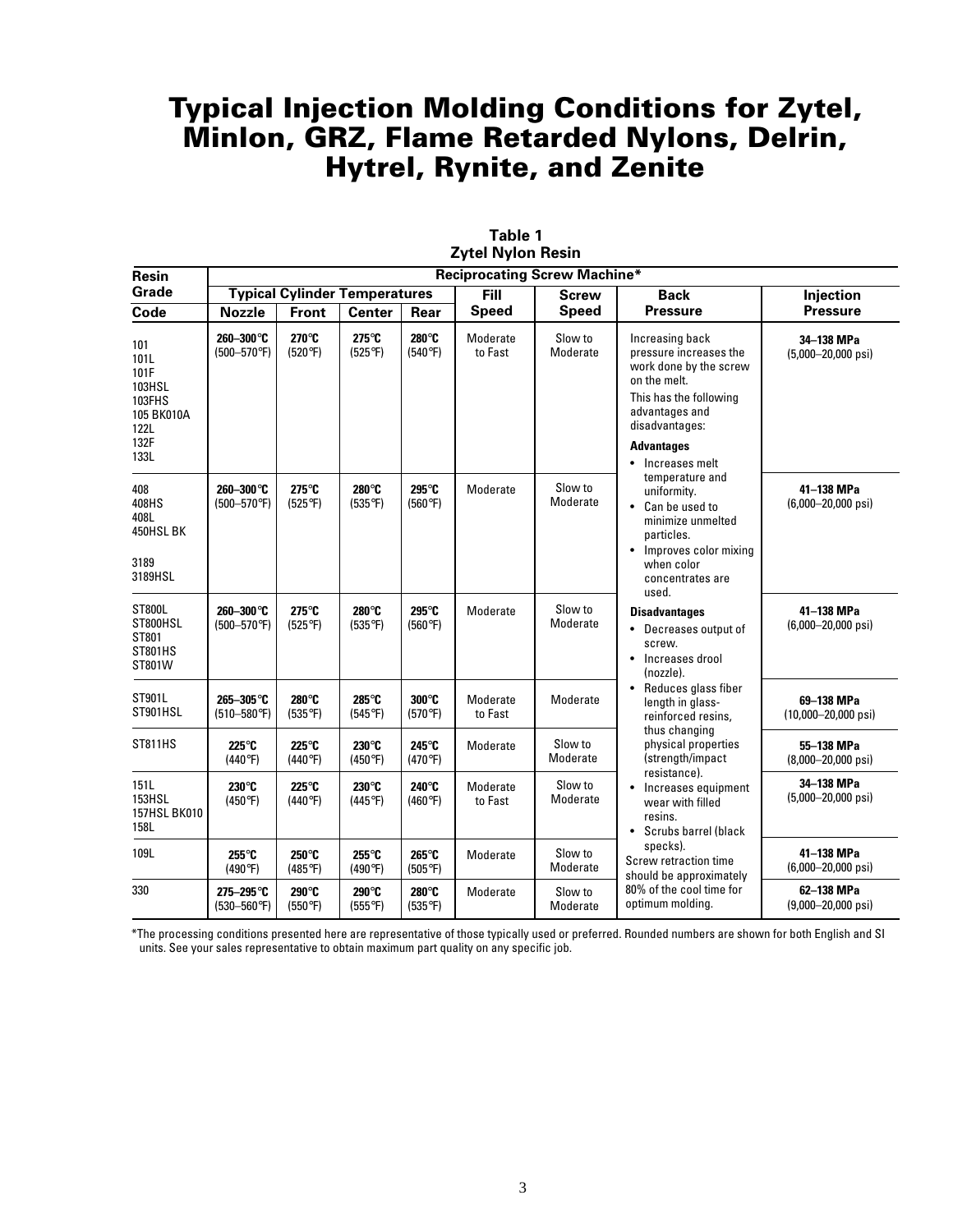| <b>Resin</b><br>Grade                                                         | <b>Mold Surface</b>         |                                                                                                                                                                                                                                                                                                                                                                                                                                                                                                                                                     |
|-------------------------------------------------------------------------------|-----------------------------|-----------------------------------------------------------------------------------------------------------------------------------------------------------------------------------------------------------------------------------------------------------------------------------------------------------------------------------------------------------------------------------------------------------------------------------------------------------------------------------------------------------------------------------------------------|
| Code                                                                          | Temperature*                | <b>Comments</b>                                                                                                                                                                                                                                                                                                                                                                                                                                                                                                                                     |
| 101<br>101L<br>101F<br>103HSL<br>103FHS<br>105 BK010A<br>122L<br>132F<br>133L | 40-95°C<br>$(100 - 200$ °F) | Molding wet nylon resin will show up as one or more of these:<br>- drool and frothy melt<br>splay on part surface<br>$\overline{\phantom{0}}$<br>$-$ brittle parts<br>• Drool can be minimized by<br>- decreasing nozzle temperature<br>decreasing melt temperature<br>$\overline{\phantom{0}}$<br>decreasing cycle<br>$\overline{\phantom{0}}$                                                                                                                                                                                                     |
| 408<br>408HS<br>408L<br>450HSL BK<br>3189<br>3189HSL                          | 40-95°C<br>$(100 - 200$ °F) | ensuring that resin is dry<br>$\overline{\phantom{0}}$<br>using suck back, or<br>$\overline{\phantom{0}}$<br>- using a reverse taper nozzle.<br>• If screw does not retract or retracts erratically, check rear zone temperature or heater band. Aluminum<br>distearate may be added (20 g per 22.7 kg [50 lb] maximum) to aid in screw retraction. Too much lubricant<br>may show up as surface splay and/or brittle parts. Also, moisture levels greater than 0.5% may cause<br>erratic screw recovery. Check moisture and dry to less than 0.2%. |
| <b>ST800L</b><br>ST800HSL<br>ST801<br><b>ST801HS</b><br>ST801W                | 40-95°C<br>$(100 - 200$ °F) | Nylon parts will absorb moisture after molding, which can cause changes in physical properties (moisture<br>$\bullet$<br>increases impact resistance and elongation) and dimensions.<br>If higher toughness (impact resistance) is required, toughened compositions should be considered.<br>$\bullet$<br>• Nylon parts that have been degraded (as evidenced by brittleness or brown color) should not be reground<br>and remolded.                                                                                                                |
| ST901L<br>ST901HSL                                                            | 40-80°C<br>$(100 - 175$ °F) | • Dehumidified drying ovens and vacuum drying are also suitable.<br>• Consult the Molding Manual on Zytel for additional details.                                                                                                                                                                                                                                                                                                                                                                                                                   |
| ST811HS                                                                       | 40-95°C<br>$(100 - 200$ °F) |                                                                                                                                                                                                                                                                                                                                                                                                                                                                                                                                                     |
| 151L<br>153HSL<br><b>157HSL BK010</b><br>158L                                 | 40-95°C<br>$(100 - 200$ °F) |                                                                                                                                                                                                                                                                                                                                                                                                                                                                                                                                                     |
| 109L                                                                          | 40-95°C<br>$(100 - 200$ °F) |                                                                                                                                                                                                                                                                                                                                                                                                                                                                                                                                                     |
| 330                                                                           | 65-95°C<br>$(150 - 200$ °F) |                                                                                                                                                                                                                                                                                                                                                                                                                                                                                                                                                     |

#### **Table 1 Zytel Nylon Resin**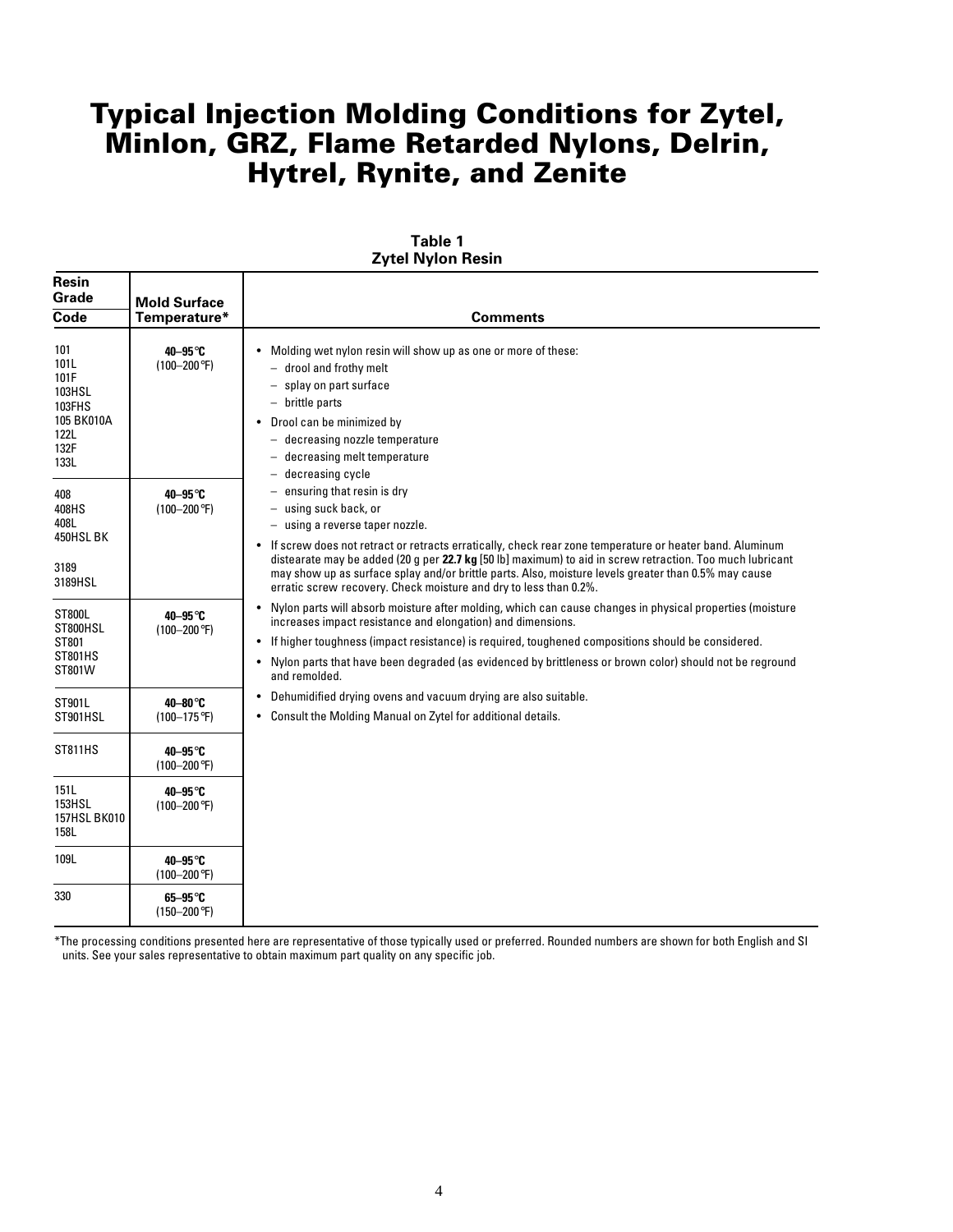|                                               | Flame Retarded Nylon, Minlon Engineering Thermoplastic Resin and Glass-Reinforced Zytel |                                                                                                                                                                                                               |                                                                                                                           |                               |  |  |  |
|-----------------------------------------------|-----------------------------------------------------------------------------------------|---------------------------------------------------------------------------------------------------------------------------------------------------------------------------------------------------------------|---------------------------------------------------------------------------------------------------------------------------|-------------------------------|--|--|--|
|                                               |                                                                                         | <b>Resin Grade</b>                                                                                                                                                                                            | Dehumidifying<br><b>Dryer Conditions</b>                                                                                  | <b>Melt (Stock)</b>           |  |  |  |
| <b>Resin</b>                                  | Code                                                                                    | <b>Description</b>                                                                                                                                                                                            | Time/Temp.                                                                                                                | Temperature*                  |  |  |  |
| <b>Flame Retarded Nylon</b>                   |                                                                                         |                                                                                                                                                                                                               |                                                                                                                           |                               |  |  |  |
| Zytel                                         | <b>FR10</b>                                                                             | General Purpose-Unreinforced                                                                                                                                                                                  | • Virgin resin is packaged dry in<br>moisture-proof boxes and bags.<br>Pre-drying should not be                           | 250-275°C<br>$(480 - 525$ °F) |  |  |  |
|                                               | <b>FR50</b>                                                                             | 25% Glass-Reinforced                                                                                                                                                                                          | necessary unless package is<br>damaged.                                                                                   | 290-305°C<br>$(550 - 580$ °F) |  |  |  |
| Minlon                                        | <b>FR60</b>                                                                             | Mineral-Reinforced                                                                                                                                                                                            | It is important to keep resin dry<br>during molding. If residence time<br>in the hopper is over one hour, a               | 295-305°C<br>$(560 - 580$ °F) |  |  |  |
| <b>Minlon Engineering Thermoplastic Resin</b> |                                                                                         |                                                                                                                                                                                                               | dehumidified hopper dryer is<br>recommended (80 $\degree$ C [175 $\degree$ F]).                                           |                               |  |  |  |
| Engineering<br>Thermoplastic<br>Resin         | 10B40<br>10B40HS1<br>20 B<br>22C                                                        | Mineral-Reinforced<br>Mineral-Reinforced-Heat Stabilized<br>Mineral/Glass-Reinforced<br>Mineral/Glass-Reinforced                                                                                              | 295-305°C<br>$(560 - 580$ °F)                                                                                             |                               |  |  |  |
|                                               | 11C40<br>12T                                                                            | Intermediate Toughened-<br><b>Mineral Reinforced</b><br>Toughened-Mineral Reinforced                                                                                                                          | The following are general<br>quidelines:<br>Drying Time**<br><b>Time in</b><br>(at 80°C [175°F])<br><b>Open Container</b> | 280-300°C<br>$(540 - 570$ °F) |  |  |  |
| <b>GRZ Glass-Reinforced Zytel</b>             |                                                                                         |                                                                                                                                                                                                               | $0 - 4$ hr<br>2 <sub>hr</sub><br>$4-24$ hr<br>4 hr                                                                        |                               |  |  |  |
| <b>General Purpose</b>                        | 70G13L<br>70G13HS1L<br>70G33L<br>70G33HRL<br>70G33HS1L<br>70G43L                        | 13% Glass-Lubricated<br>13% Glass-Heat Stabilized, Lubricated<br>33% Glass-Lubricated<br>33% Glass-Hydrolysis Resistant,<br>Lubricated<br>33% Glass-Heat Stabilized, Lubricated<br>43% Glass-Lubricated       | 290-310°C<br>$(550 - 590$ °F)                                                                                             |                               |  |  |  |
| <b>Improved Surface</b>                       | 72G13L<br>72G13HS1L<br>72G33L<br>72G33HS1L<br>72G43L                                    | 13% Glass-Lubricated,<br>66/6 Copolymer<br>13% Glass-Heat Stabilized, Lubricated<br>33% Glass-Lubricated,<br>66/6 Copolymer<br>33% Glass-Heat Stabilized, Lubricated<br>43% Glass-Heat Stabilized, Lubricated | more detailed information.<br>**Dew point $-18^{\circ}C$ (<0°F)                                                           | 270-285°C<br>$(520 - 545$ °F) |  |  |  |
| <b>Impact Modified</b>                        | 71G13L<br>71G13HS1L<br>71G33L                                                           | 13% Glass-Lubricated<br>13% Glass-Heat Stabilized, Lubricated<br>33% Glass—Lubricated                                                                                                                         |                                                                                                                           | 290-310°C<br>$(550 - 590$ °F) |  |  |  |
| Toughened                                     | 8018<br>8018HS<br>80G33L<br>80G33HS1L<br>80G43HS1L                                      | 14% Glass<br>14% Glass-Heat Stabilized<br>33% Glass-Lubricated<br>33% Glass-Heat Stabilized, Lubricated<br>43% Glass-Heat Stabilized, Lubricated                                                              |                                                                                                                           | 290-310°C<br>$(550 - 590$ °F) |  |  |  |
| Toughened,<br><b>Improved Surface</b>         | 82G33L                                                                                  | 33% Glass-Lubricated, 66/6 Copolymer                                                                                                                                                                          |                                                                                                                           | 280-305°C<br>$(540 - 580$ °F) |  |  |  |
| GR 612 Nylon                                  | 77G33L<br>77G33HS1L<br>77G43L                                                           | 33% Glass-Lubricated<br>33% Glass-Heat Stabilized, Lubricated<br>43% Glass-Lubricated                                                                                                                         |                                                                                                                           | 280-305°C<br>$(540 - 580$ °F) |  |  |  |

**Table 2**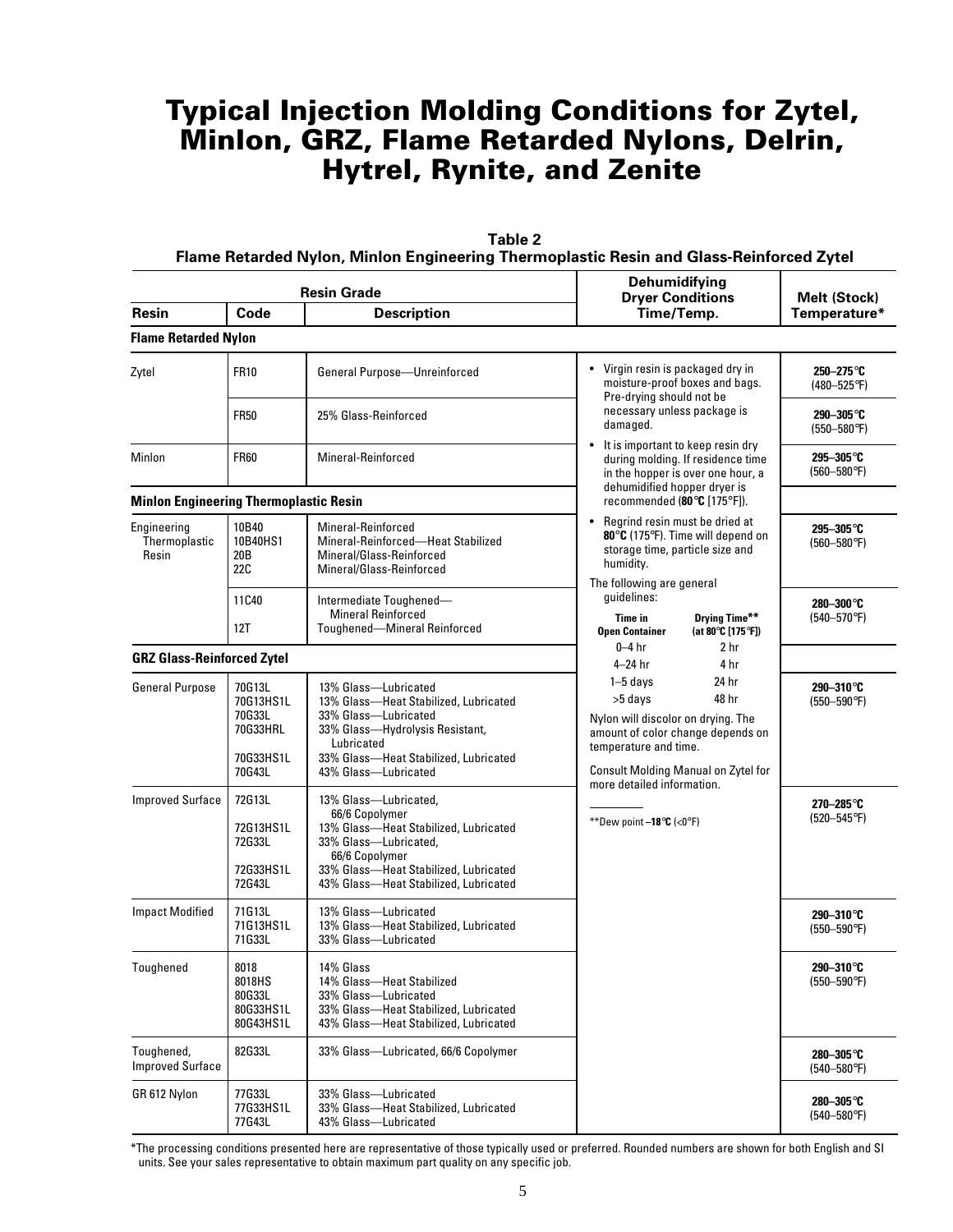| <b>Table 2</b><br>Flame Retarded Nylon, Minlon Engineering Thermoplastic Resin and Glass-Reinforced Zytel |                                   |                                               |                                      |                                     |                     |              |                                                                                                                                                                                                                                  |                                              |
|-----------------------------------------------------------------------------------------------------------|-----------------------------------|-----------------------------------------------|--------------------------------------|-------------------------------------|---------------------|--------------|----------------------------------------------------------------------------------------------------------------------------------------------------------------------------------------------------------------------------------|----------------------------------------------|
| Resin                                                                                                     |                                   |                                               |                                      | <b>Reciprocating Screw Machine*</b> |                     |              |                                                                                                                                                                                                                                  |                                              |
| Grade                                                                                                     |                                   |                                               | <b>Typical Cylinder Temperatures</b> |                                     | <b>Fill</b>         | <b>Screw</b> | <b>Back</b>                                                                                                                                                                                                                      | Injection                                    |
| Code                                                                                                      | <b>Nozzle</b>                     | Front                                         | <b>Center</b>                        | Rear                                | <b>Speed</b>        | <b>Speed</b> | <b>Pressure</b>                                                                                                                                                                                                                  | <b>Pressure</b>                              |
| <b>Flame Retarded Nylon</b>                                                                               |                                   |                                               |                                      |                                     |                     |              |                                                                                                                                                                                                                                  |                                              |
| <b>FR10</b>                                                                                               | 220-250°C<br>$(430 - 480$ °F)     | 230-240°C<br>$(450 - 460$ °F)                 | 240-245°C<br>$(460 - 470$ °F)        | 245-250°C<br>$(470 - 480$ °F)       | Fast                | Slow         | Increasing back<br>pressure increases<br>the work done by the                                                                                                                                                                    | 34-138 MPa<br>$(5,000 - 20,000 \text{ psi})$ |
| <b>FR50</b>                                                                                               | 280-295°C<br>$(540 - 560$ °F)     | 270-275°C<br>$(520 - 530$ °F)                 | 275-280°C<br>$(530 - 540$ °F)        | 290-300°C<br>$(550 - 570$ °F)       | Fast                | Slow         | screw on the melt.<br>This has the                                                                                                                                                                                               | 34-138 MPa<br>$(5,000 - 20,000 \text{ psi})$ |
| <b>FR60</b>                                                                                               | 295-305°C<br>(560–580°F)          | 280-290°C<br>$(540 - 550$ °F)                 | 290-295°C<br>$(550 - 560$ °F)        | 295-300°C<br>$(560 - 570$ °F)       | Fast                | Slow         | following advantages<br>and disadvantages:                                                                                                                                                                                       | 34-138 MPa<br>$(5,000 - 20,000 \text{ psi})$ |
|                                                                                                           |                                   | <b>Minlon Engineering Thermoplastic Resin</b> |                                      |                                     |                     |              | <b>Advantages</b><br>• Increases melt                                                                                                                                                                                            |                                              |
|                                                                                                           |                                   |                                               |                                      |                                     |                     |              | temperature and                                                                                                                                                                                                                  |                                              |
| 10B40<br>10B40HS1<br>20B<br>22C                                                                           | 295-305°C<br>$(560 - 580$ °F)     | 280-290°C<br>$(540 - 550$ °F)                 | 290-295°C<br>$(550 - 560$ °F)        | 295-300°C<br>$(560 - 570$ °F)       | Moderate<br>to Fast | Slow         | uniformity.<br>• Can be used to<br>minimize unmelted<br>particles.                                                                                                                                                               | 55-138 MPa<br>(8,000-20,000 psi)             |
| 11C40<br>12T                                                                                              | 280-290°C<br>$(540 - 550$ °F)     | 275-280°C<br>$(530 - 540$ °F)                 | 275-290°C<br>$(530 - 550$ °F)        | 280-295°C<br>$(540 - 560$ °F)       | Moderate<br>to Fast | Slow         | Improves color<br>$\bullet$<br>mixing when color<br>concentrates are<br>used.                                                                                                                                                    | 55-138 MPa<br>$(8,000 - 20,000 \text{ psi})$ |
|                                                                                                           | <b>GRZ Glass-Reinforced Zytel</b> |                                               |                                      |                                     |                     |              | <b>Disadvantages</b>                                                                                                                                                                                                             |                                              |
| 70G13L<br>70G13HS1L<br>70G33L<br>70G33HRL<br>70G33HS1L<br>70G43L                                          | 280-295°C<br>(540–560°F)          | 270-275°C<br>$(520 - 530$ °F)                 | 275-280°C<br>$(530 - 540$ °F)        | 290-300°C<br>$(550 - 570$ °F)       | Fast                | Slow         | • Decreases output<br>of screw.<br>Increases drool<br>$\bullet$<br>(nozzle).<br>Reduces glass<br>٠<br>fiber length in<br>glass-reinforced<br>resins, thus<br>changing physical<br>properties<br>(strength/impact<br>resistance). | 34-138 MPa<br>$(5,000 - 20,000 \text{ psi})$ |
| 72G13L<br>72G13HS1L<br>72G33L<br>72G33HS1L<br>72G43L                                                      | 270-275°C<br>$(520 - 530$ °F)     | 260-265°C<br>$(500 - 510$ °F)                 | 260-265°C<br>$(500 - 510$ °F)        | 270-280°C<br>$(520 - 540$ °F)       | Fast                | Slow         |                                                                                                                                                                                                                                  | 34-138 MPa<br>$(5,000-20,000 \text{ psi})$   |
| 71G13L<br>71G13HS1L<br>71G33L                                                                             | 280-295°C<br>$(540 - 560$ °F)     | 270-275°C<br>$(520 - 530$ °F)                 | 275-280°C<br>$(530 - 540$ °F)        | 290-300°C<br>$(550 - 570$ °F)       | Fast                | Slow         | Increases<br>$\bullet$<br>equipment wear<br>with filled resins.                                                                                                                                                                  | 34-138 MPa<br>$(5,000-20,000 \text{ psi})$   |
| 8018<br>8018HS<br>80G33L<br>80G33HS1L<br>80G43HS1L                                                        | 275-295°C<br>$(530 - 560$ °F)     | 270-275°C<br>$(520 - 530$ °F)                 | 275-280°C<br>$(530 - 540$ °F)        | 290-300°C<br>$(550 - 570$ °F)       | Fast                | Slow         | Scrubs barrel<br>(black specks).<br>Screw retraction time<br>should be approxi-<br>mately 80% of the cool<br>time for optimum                                                                                                    | 34-138 MPa<br>$(5,000 - 20,000 \text{ psi})$ |
| 82G33L                                                                                                    | 280-295°C<br>$(540 - 560$ °F)     | 270-280°C<br>$(520 - 540$ °F)                 | 270-280°C<br>$(520 - 540$ °F)        | 280-295°C<br>$(540 - 560$ °F)       | Fast                | Slow         | molding.                                                                                                                                                                                                                         | 34-138 MPa<br>$(5,000 - 20,000 \text{ psi})$ |
| 77G33L<br>77G33HS1L<br>77G43L                                                                             | 275-295°C<br>$(530 - 560$ °F)     | 265-270°C<br>$(510 - 520$ °F)                 | 270-275°C<br>$(520 - 530$ °F)        | 280–295°C<br>$(540 - 560$ °F)       | Fast                | Slow         |                                                                                                                                                                                                                                  | 34-138 MPa<br>$(5,000 - 20,000 \text{ psi})$ |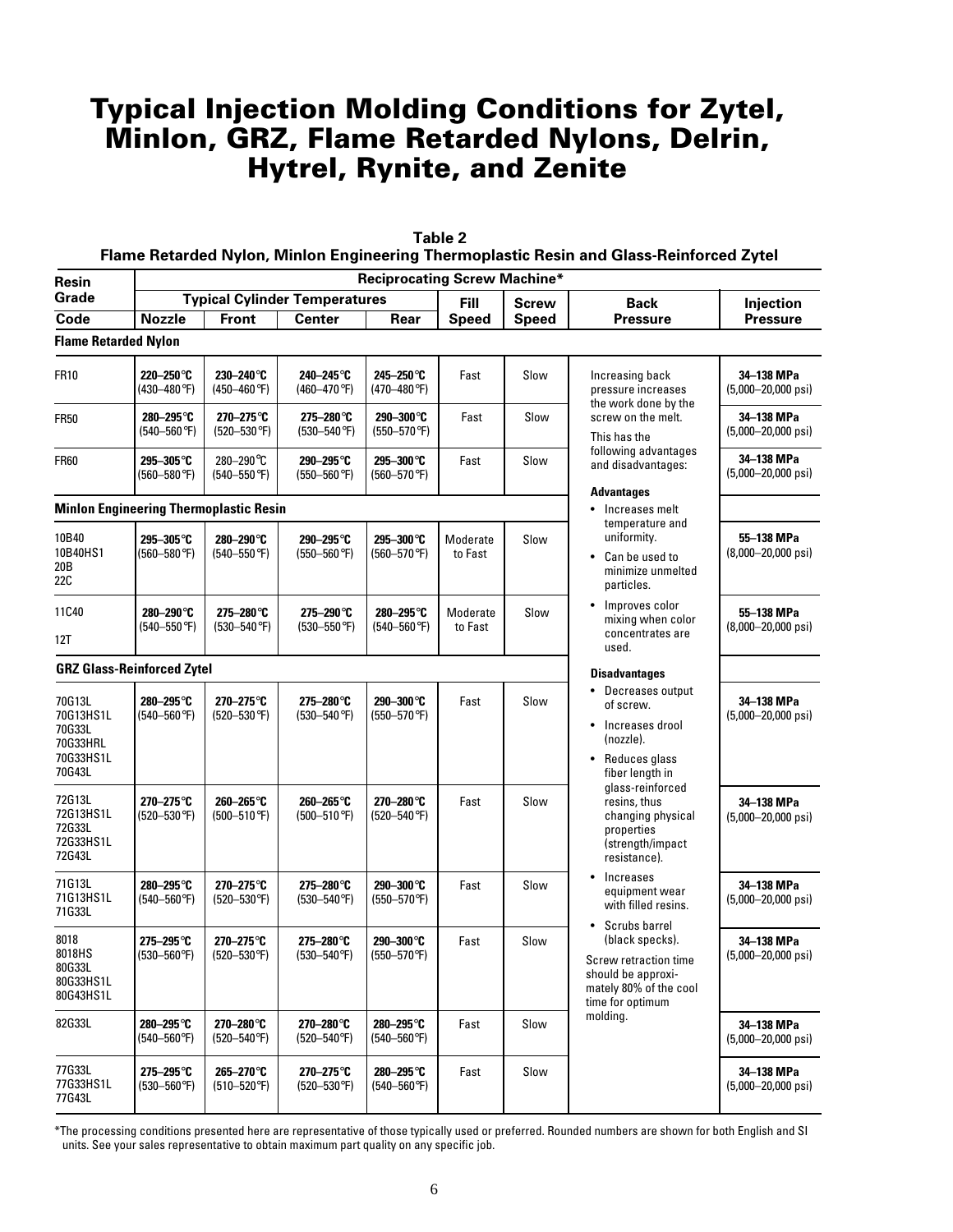| Table 2                                                                                 |
|-----------------------------------------------------------------------------------------|
| Flame Retarded Nylon, Minlon Engineering Thermoplastic Resin and Glass-Reinforced Zytel |

| <b>Resin</b><br>Grade<br>Code                                    | <b>Mold Surface</b><br>Temperature*           | <b>Comments</b>                                                                                                                                                                                                                                                                                       |
|------------------------------------------------------------------|-----------------------------------------------|-------------------------------------------------------------------------------------------------------------------------------------------------------------------------------------------------------------------------------------------------------------------------------------------------------|
| <b>Flame Retarded Nylon</b>                                      |                                               |                                                                                                                                                                                                                                                                                                       |
| <b>FR10</b>                                                      | 40-65°C<br>$(100-150^{\circ}F)$               | Breathing of fumes should be avoided. Consult Zytel Molding Guide for recommended molding<br>area ventilation.<br>• At higher temperatures and excessively long holdup time, decomposition of the flame-retarded                                                                                      |
| <b>FR50</b>                                                      | $65-120^\circ$ C<br>$(150 - 250$ °F)          | resins may occur, evolving some hydrogen halides (which are corrosive). See MSDS for<br>information on these resins.<br>Shutdown must always be preceded by completely purging the molding machine.<br>$\bullet$                                                                                      |
| <b>FR60</b>                                                      | $65-100^\circ$ C<br>$(150 - 210$ °F)          | Glass-reinforced nylons and Minlon are abrasive to equipment. Bimetallic barrel liners and<br>$\bullet$<br>screw flight lands of a hard surfacing alloy are recommended. The following processing<br>conditions will aid in minimizing wear:                                                          |
|                                                                  | <b>Minlon Engineering Thermoplastic Resin</b> | - use suggested high rear zone cylinder setting<br>- use minimum screw speed and back pressure                                                                                                                                                                                                        |
| 10B40<br>10B40HS1<br>20B<br>22C                                  | 65-100°C<br>$(150 - 210$ °F)                  | - keep check valve in good operating condition<br>The surface appearance of the molded part depends partly on the mold surface temperature.<br>$\bullet$<br>The temperatures shown here will give the best surfaces. It may be necessary to increase the<br>nozzle temperature to prevent freeze-off. |
| 11C40                                                            | 65-100°C<br>$(150 - 210$ °F)                  | A fast, one-second injection speed normally gives the highest gloss.<br>$\bullet$                                                                                                                                                                                                                     |
| 12T                                                              |                                               | Consult the molding manual on glass-reinforced Zytel and Minlon for additional details.<br>$\bullet$                                                                                                                                                                                                  |
|                                                                  | <b>GRZ Glass-Reinforced Zytel</b>             |                                                                                                                                                                                                                                                                                                       |
| 70G13L<br>70G13HS1L<br>70G33L<br>70G33HRL<br>70G33HS1L<br>70G43L | $65-120^\circ$ C<br>$(150 - 250$ °F)          |                                                                                                                                                                                                                                                                                                       |
| 72G13L<br>72G13HS1L<br>72G33L<br>72G33HS1L<br>72G43L             | $65-120^\circ$ C<br>$(150 - 250$ °F)          |                                                                                                                                                                                                                                                                                                       |
| 71G13L<br>71G13HS1L<br>71G33L                                    | $65-120^\circ$ C<br>$(150 - 250$ °F)          |                                                                                                                                                                                                                                                                                                       |
| 8018<br>8018HS<br>80G33L<br>80G33HS1L<br>80G43HS1L               | $65-120^\circ$ C<br>$(150 - 250$ °F)          |                                                                                                                                                                                                                                                                                                       |
| 82G33L                                                           | $65-120^\circ$ C<br>$(150 - 250$ °F)          |                                                                                                                                                                                                                                                                                                       |
| 77G33L<br>77G33HS1L                                              | $65-120^\circ$ C<br>$(150 - 250$ °F)          |                                                                                                                                                                                                                                                                                                       |

\*The processing conditions presented here are representative of those typically used or preferred. Rounded numbers are shown for both English and SI units. See your sales representative to obtain maximum part quality on any specific job.

77G43L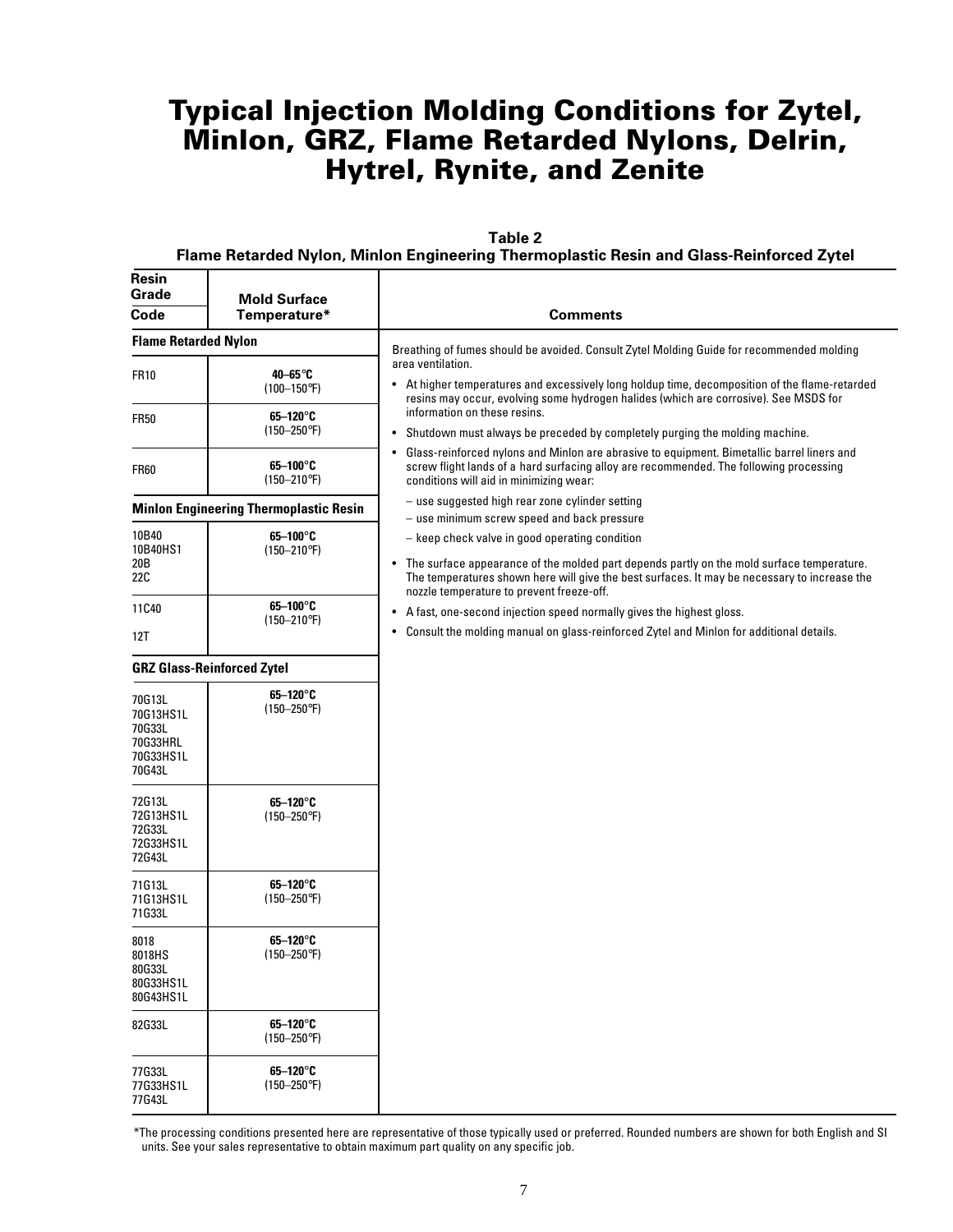|                                            |                                                            | <b>Resin Grade</b>                                                                                                                                                                                                                                                  | <b>Dehumidifying</b><br><b>Dryer Conditions</b> | Melt (Stock)                                     |
|--------------------------------------------|------------------------------------------------------------|---------------------------------------------------------------------------------------------------------------------------------------------------------------------------------------------------------------------------------------------------------------------|-------------------------------------------------|--------------------------------------------------|
| <b>Resin</b><br>Code<br><b>Description</b> |                                                            |                                                                                                                                                                                                                                                                     | Time/Temp.                                      | Temperature**                                    |
| <b>Delrin Acetal Resin*</b>                |                                                            |                                                                                                                                                                                                                                                                     |                                                 |                                                  |
| <b>High Viscosity</b>                      | 100<br>100P<br>100F<br>100AF<br>107                        | <b>High Viscosity</b><br><b>Superior Processing</b><br><b>Fast Cycle</b><br><b>TFE Fiber Filled-Low Friction</b><br>UV Stabilized (Delrin 100 Base)                                                                                                                 | <b>Not Usually Required</b>                     | 205-225°C<br>$(400 - 440$ °F)                    |
| <b>General Purpose</b>                     | 500<br>500P<br>500F<br>500AF<br>500CL<br>507<br>570<br>577 | <b>General Purpose</b><br><b>Superior Processing</b><br><b>Fast Cycle</b><br><b>TFE Fiber Filled-Low Friction</b><br><b>Chemically Lubricated</b><br>UV Stablized (Delrin 500 Base)<br>20% Glass-High Stiffness, Low Warpage<br>Black Weatherable (Delrin 570 Base) |                                                 | 205-225 $\mathrm{^{\circ}C}$<br>$(400 - 440$ °F) |
| Low Viscositv                              | 900<br>900P<br>900F<br>900HP<br>1700HP                     | Low Viscosity-High Flow<br><b>Superior Processing</b><br><b>Fast Cycle</b><br><b>High Productivity</b><br>Special Purpose High Flow                                                                                                                                 |                                                 | 205-225 $\mathrm{^{\circ}C}$<br>$(400 - 440$ °F) |
| Toughened                                  | <b>100ST</b><br>500T                                       | Super Tough (Delrin 100 Base)<br>Toughened (Delrin 500 Base)                                                                                                                                                                                                        | 2–4 hr at 80°C (175°F)                          | 195-215°C<br>$(380 - 420$ °F)                    |

#### **Table 3 Delrin Acetal Resin and Hytrel Engineering Thermoplastic Resin**

**Hytrel Engineering Thermoplastic Elastomer**

| Most Flexible Grades<br>and Lowest Melting  | G3548W<br>4056                                        | Flexible Grade with Color Stable Antioxidant<br><b>Flexible Grade</b>                                                                                                                                                   | Hytrel can be used directly from<br>undamaged sealed bags and may                                                                                                                                                      | 180-205°C<br>$(355 - 400)$ F) |
|---------------------------------------------|-------------------------------------------------------|-------------------------------------------------------------------------------------------------------------------------------------------------------------------------------------------------------------------------|------------------------------------------------------------------------------------------------------------------------------------------------------------------------------------------------------------------------|-------------------------------|
|                                             | <b>HTR8122</b><br>G4074<br>G4078W                     | Most Flexible Grade<br>Flexible Grade with High Heat Stabilizer<br>Flexible Grade with Color Stable Antioxidant                                                                                                         | not need to be dried prior to mold-<br>ing. As manufactured, these<br>polymers are dried to a moisture<br>content below 0.1% and packaged<br>in special moisture-resistant bags.                                       | 190–220°C<br>$(375 - 430$ °F) |
| Low to Mid-Range<br><b>Flexural Modulus</b> | 4069<br>4556<br>5526<br>5556<br>5555HS                | Flexible Grade, High Performance<br>Mid-Range Flexiblity With High Performance<br>Mid-Range Flexiblity With High Performance<br>Mid-Range Flexiblity With High Performance<br>Mid-Range Grade with High Heat Stabilizer | However, since there is a possibil-<br>ity of damaged or open bags, and in<br>any case when using regrind, a<br>desiccant hopper dryer should be<br>used to ensure moldings of high<br>quality. This will also protect | 220-250°C<br>$(430 - 480$ °F) |
| Mid-Range Flexibility                       | G4774<br>G5544<br>6356                                | Mid-Range Grade with High Heat Stabilizer<br>Mid-Range Grade with High Heat Stabilizer<br>Mid-Range with High Performance                                                                                               | against moisture pickup during<br>processing. Dehumidified hopper<br>dryers reduce and control the resin<br>moisture content and improve<br>quality.                                                                   | 230-260°C<br>$(445 - 500$ °F) |
| High Strength and                           | 7246                                                  | High Modulus, High Strength, High Performance                                                                                                                                                                           | <b>Drying Conditions for Hytrel</b>                                                                                                                                                                                    | 240-260°C                     |
| <b>Stiffness</b>                            | 8238<br>High Modulus, High Strength, High Performance |                                                                                                                                                                                                                         | <b>Drying</b><br><b>Drying</b><br><b>Temperature</b><br>Time                                                                                                                                                           | $(465 - 500$ °F)              |
| <b>Special Grades</b>                       | HTR6108<br><b>HTR8068</b>                             | Mid-Range with Low Permeability to Fuels and<br>Oils<br>Flame Retardant Grade, UL-94V-0                                                                                                                                 | Dehumidified<br>$2-3$ hr<br>110°C<br>$(230^{\circ}F)$<br>hopper<br>80°C<br>Dehumidified<br>overnight<br>(175°F)<br>hopper<br>110°C<br>$4-6$ hr<br>Air circulating<br>$(230^{\circ}F)$<br>(in dry weather)<br>oven      | 205°C<br>$(400^{\circ}F)$     |

\*\*Grades in bold type are also available in Delrin II.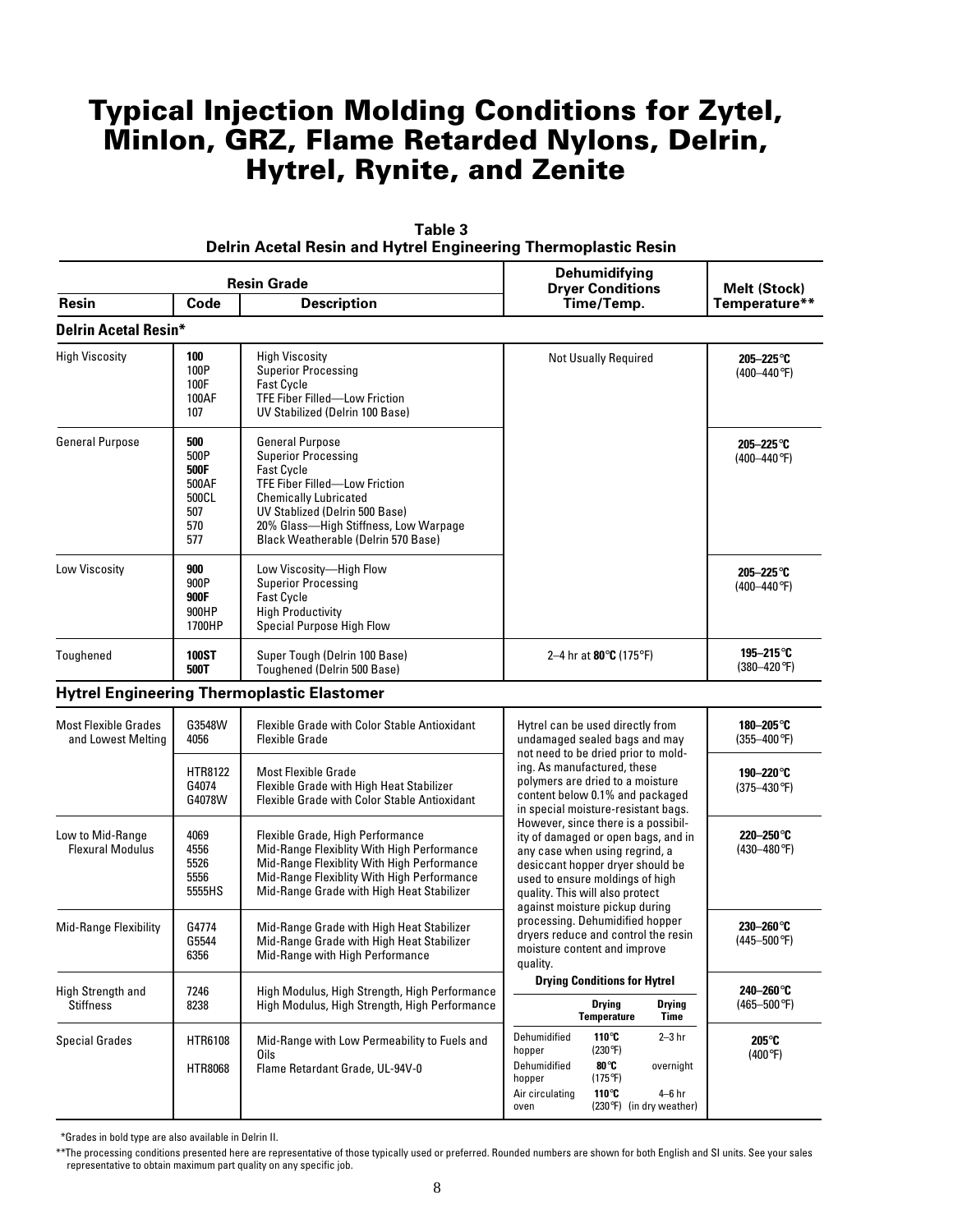| Resin                                                      |                           |                                   |                                                   | <b>Reciprocating Screw Machine*</b> |                     |                     | Accumentation and the contractional incompleted the                                                                                                                                                            |  |  |
|------------------------------------------------------------|---------------------------|-----------------------------------|---------------------------------------------------|-------------------------------------|---------------------|---------------------|----------------------------------------------------------------------------------------------------------------------------------------------------------------------------------------------------------------|--|--|
| Grade                                                      |                           |                                   | <b>Typical Cylinder Temperatures</b>              |                                     | <b>Fill</b>         | <b>Screw</b>        | <b>Back</b>                                                                                                                                                                                                    |  |  |
| Code                                                       | <b>Nozzle</b>             | <b>Front</b>                      | <b>Center</b>                                     | Rear                                | <b>Speed</b>        | <b>Speed</b>        | <b>Pressure</b>                                                                                                                                                                                                |  |  |
| <b>Delrin Acetal Resin*</b>                                |                           |                                   |                                                   |                                     |                     |                     |                                                                                                                                                                                                                |  |  |
| 100<br>100P<br>100F<br>100AF<br>107                        | 210°C<br>$(410^{\circ}F)$ | 205°C<br>$(400^{\circ}F)$         | 205°C<br>$(400^{\circ}F)$                         | 205°C<br>$(400^{\circ}F)$           | Moderate<br>to Fast | Slow                | Increasing back pressure increases the<br>work done by the screw on the melt.<br>This has the following advantages and<br>disadvantages:                                                                       |  |  |
| 500<br>500P<br>500F<br>500AF<br>500CL<br>507<br>570<br>577 | 205°C<br>$(400^{\circ}F)$ | $200^\circ C$<br>(390°F)          | $200^\circ C$<br>(390°F)                          | 200°C<br>(390°F)                    | Moderate<br>to Fast | Slow to<br>Moderate | <b>Advantages</b><br>• Increases melt temperature and<br>uniformity.<br>• Can be used to minimize unmelted<br>particles.<br>Improves color mixing when color<br>concentrates are used.<br><b>Disadvantages</b> |  |  |
| 900<br>900P<br>900F<br>900HP<br>1700HP                     | 205°C<br>$(400^{\circ}F)$ | 200°C<br>(390°F)                  | 200°C<br>(390°F)                                  | 200°C<br>(390°F)                    | Moderate<br>to Fast | Slow to<br>Moderate | Decreases output of screw.<br>$\bullet$<br>Increases drool (nozzle).<br>Reduces glass fiber length in glass-<br>reinforced resins, thus changing physical<br>properties (strength/impact resistance).          |  |  |
| 100ST<br>500T                                              | 195°C<br>$(380^{\circ}F)$ | 190°C<br>(370°F)                  | 190°C<br>(370°F)                                  | 190°C<br>(370°F)                    | Moderate<br>to Fast | Slow to<br>Moderate | Increases equipment wear with filled<br>$\bullet$<br>resins.<br>Scrubs barrel (black specks).<br>$\bullet$                                                                                                     |  |  |
|                                                            |                           |                                   | <b>Hytrel Engineering Thermoplastic Elastomer</b> |                                     |                     |                     |                                                                                                                                                                                                                |  |  |
| G3548W<br>4056                                             | 175°C<br>$(345^{\circ}F)$ | 190°C<br>$(375^{\circ}F)$         | 190°C<br>$(375^{\circ}F)$                         | 165-190°C<br>$(330 - 375)$ °F)      | Moderate            | Moderate            | Increasing back pressure increases the work<br>done by the screw on the melt.                                                                                                                                  |  |  |
| <b>HTR8122</b><br>G4074<br>G4078W                          | 190°C<br>$(375^{\circ}F)$ | $205^\circ$ C<br>$(400^{\circ}F)$ | 205°C<br>$(400^{\circ}F)$                         | 180-205°C<br>$(355 - 400$ °F)       | Moderate            | Moderate            | This has the following advantages and<br>disadvantages:<br><b>Advantages</b>                                                                                                                                   |  |  |
| 4069<br>4556<br>5526<br>5556<br>5555HS                     | 220°C<br>$(430^{\circ}F)$ | $230^\circ$ C<br>$(455^{\circ}F)$ | 230°C<br>$(455^{\circ}F)$                         | 205-230°C<br>$(400 - 455^{\circ}F)$ | Moderate            | Moderate            | Increases melt temperature and<br>uniformity.<br>• Can be used to minimize unmelted<br>particles.<br>Improves color mixing when color<br>concentrates are used.                                                |  |  |
| G4774<br>G5544<br>6356                                     | 230°C<br>$(455^{\circ}F)$ | 245°C<br>(475°F)                  | 245°C<br>(475°F)                                  | 220-245°C<br>$(430 - 475$ °F)       | Moderate            | Moderate            | May be required for better mixing with any<br>of the five Hytrel concentrates with<br>special additives.                                                                                                       |  |  |
| 7246<br>8238                                               | 240°C<br>$(465^{\circ}F)$ | 245°C<br>$(475^{\circ}F)$         | 245°C<br>$(475^{\circ}F)$                         | 220-245°C<br>$(430 - 475$ °F)       | Moderate<br>to Fast | Moderate            | <b>Disadvantages</b><br>Decreases output of screw.<br>$\bullet$<br>Increases drool (nozzle).<br>$\bullet$                                                                                                      |  |  |
| HTR6108<br>HTR8068                                         | 190°C<br>$(375^{\circ}F)$ | 205°C<br>$(400^{\circ}F)$         | 205°C<br>$(400^{\circ}F)$                         | 180-205°C<br>$(355 - 400^{\circ}F)$ | Moderate            | Moderate            | Scrubs barrel (black specks).<br>$\bullet$                                                                                                                                                                     |  |  |

| Table 3                                                        |
|----------------------------------------------------------------|
| Delrin Acetal Resin and Hytrel Engineering Thermoplastic Resin |

\*\*Grades in bold type are also available in Delrin II.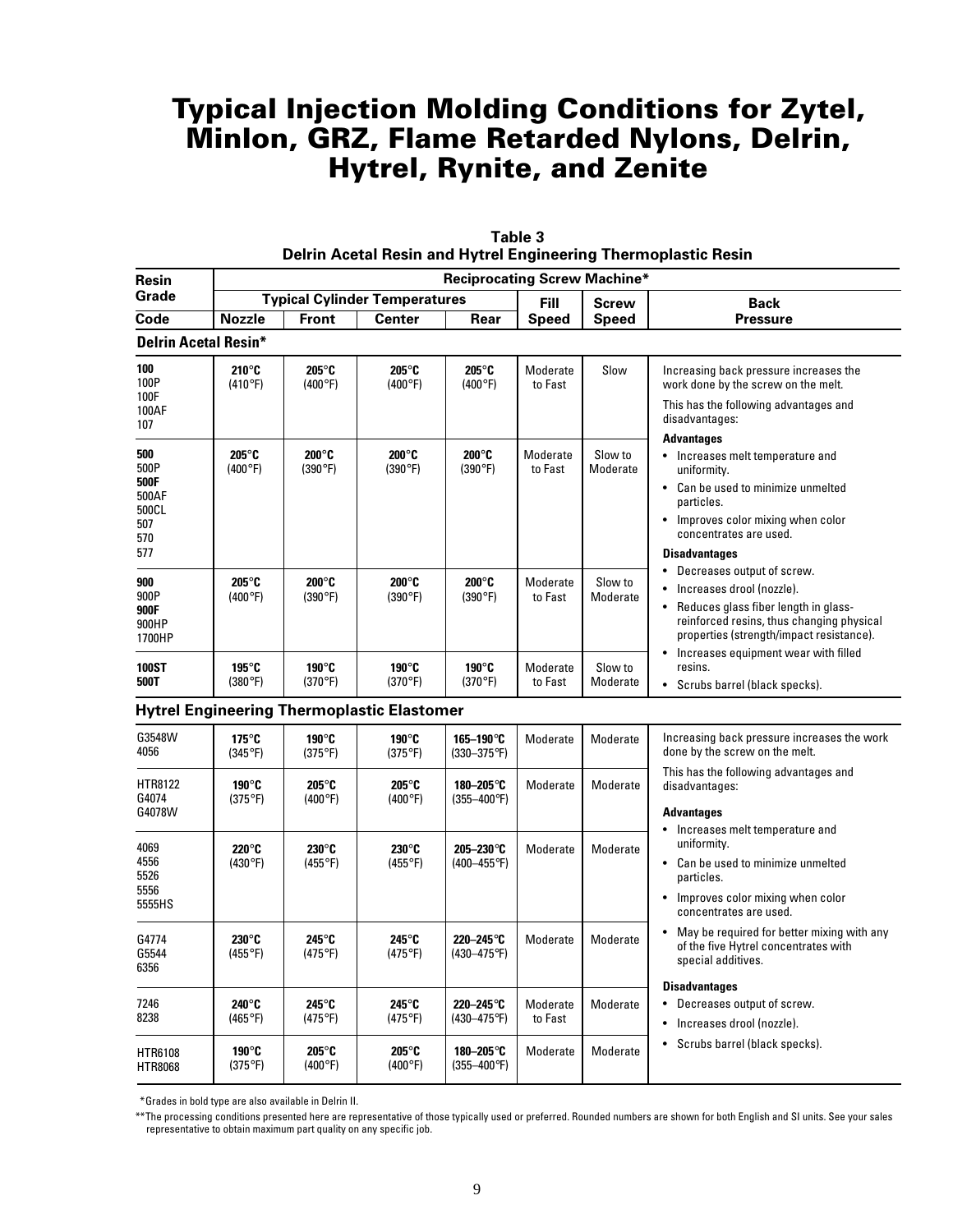| Resin<br>Grade<br>Code                                     | Injection<br><b>Pressure</b>                                                      | <b>Mold Surface</b><br>Temperature**       | <b>Comments</b>                                                                                                                                                                                                                                                                                                                                                             |
|------------------------------------------------------------|-----------------------------------------------------------------------------------|--------------------------------------------|-----------------------------------------------------------------------------------------------------------------------------------------------------------------------------------------------------------------------------------------------------------------------------------------------------------------------------------------------------------------------------|
| <b>Delrin Acetal Resin*</b>                                |                                                                                   |                                            |                                                                                                                                                                                                                                                                                                                                                                             |
| 100<br>100P<br>100F<br>100AF<br>107                        | 69-110 MPa<br>$(10,000 - 16,000 \text{ psi})$                                     | 80-105°C<br>$(180 - 220$ °F)               | <b>PRECAUTIONS:</b> Delrin has good thermal stability for normal<br>processing, but degradation can occur under improper<br>processing conditions, such as:<br>• Combination of excessive hold-up times and/or high melt<br>temperatures.                                                                                                                                   |
| 500<br>500P<br>500F<br>500AF<br>500CL<br>507<br>570<br>577 | 62-104 MPa<br>$80 - 105$ °C<br>$(180 - 220$ °F)<br>$(9,000 - 15,000 \text{ psi})$ |                                            | • Contaminants and impurities from acid-generating resins<br>such as PVC, flame retardant resins, etc.<br>• Contact of the melt with copper, copper alloys or thread<br>lubricants containing copper.<br>Please refer to Molding Manual on Delrin for details and safety<br>instructions.<br>Delrin does not need to be dried usually. However, it can be dried             |
| 900<br>900P<br>900F<br>900HP<br>1700HP                     | 48-69 MPa<br>$(7,000-10,000 \text{ psi})$                                         | $80 - 105$ °C<br>$(180 - 220$ °F)          | at 85 $\degree$ C (185 $\degree$ F) for 4 hours or less in an oven or hopper dryer, with<br>dehumidified recirculating air systems for optimum molding.<br>• Corrosion resistant molds recommended for Delrin AF.<br>• Purge with clear polystyrene (only) before and after running<br>toughened Delrin composition. The minimum purge is ten<br>times the barrel capacity. |
| 100ST<br>500T                                              | 62-110 MPa<br>$(9,000 - 16,000 \text{ psi})$                                      | $10 - 70^\circ C$<br>$(50-160^{\circ}F)$   | Improved Delrin II P resins have greater thermal stability for<br>$\bullet$<br>low mold and screw deposits.                                                                                                                                                                                                                                                                 |
|                                                            | <b>Hytrel Engineering Thermoplastic Elastomer</b>                                 |                                            |                                                                                                                                                                                                                                                                                                                                                                             |
| G3548W<br>4056                                             | 21-100 MPa<br>$(3,000-14,500 \text{ psi})$                                        | $25 - 45^\circ$ C<br>$(75-115^{\circ}F)$   | • When handled properly, Hytrel has outstanding thermal<br>stability. In the melt under normal operating conditions (e.g.,<br>recommended melt temperatures and <0.1% moisture                                                                                                                                                                                              |
| HTR8122<br>G4074<br>G4078W                                 | 21-100 MPa<br>$(3,000-14,500 \text{ psi})$                                        | 25-45°C<br>$(75 - 115$ °F)                 | content), the evolution of gaseous by-products is minimal for<br>most grades.<br>Regrind can be used up to a level of 25% or more, without a<br>$\bullet$                                                                                                                                                                                                                   |
| 4069<br>4556<br>5526<br>5556<br>5555HS                     | 34-138 MPa<br>$(5,000 - 20,000 \text{ psi})$                                      | 25-75°C<br>$(75 - 165^{\circ}F)$           | significant drop in mechanical properties, providing the<br>quality of the regrind is good. This can be checked with<br>measurements of Melt Flow Rate relative to a control of resin<br>out of the bag. Further details can be found in the "Rheology<br>and Handling Guide" for Hytrel. All regrind must be dried<br>before processing.                                   |
| G4774<br>G5544<br>6356                                     | 34-141 MPa<br>$(5,000-19,000 \text{ psi})$                                        | $25 - 75^\circ$ C<br>$(75 - 165^{\circ}F)$ | General-purpose screws with a gradual transition zone are<br>$\bullet$<br>recommended. Screw compression ratio should be between<br>2.5 and 3.5 to 1.<br>• Since Hytrel is relatively soft and flexible, some difficulties in                                                                                                                                               |
|                                                            |                                                                                   |                                            | part ejection may be experienced with the very soft grades                                                                                                                                                                                                                                                                                                                  |

| Table 3                                                        |  |
|----------------------------------------------------------------|--|
| Delrin Acetal Resin and Hytrel Engineering Thermoplastic Resin |  |

\*\*Grades in bold type are also available in Delrin II.

(9,000–20,000 psi)

**21–100 MPa 25–45**°**C** (3,000–14,500 psi) (75–115°F)

**62–138 MPa** 25–75°**C**<br>
(000–20,000 psi) 25–165°F)

7246 8238

HTR6108 HTR8068

\*\*The processing conditions presented here are representative of those typically used or preferred. Rounded numbers are shown for both English and SI units. See your sales representative to obtain maximum part quality on any specific job.

grades.

details.

less than 45D. Large knockout pins may be used and ample draft on cores. To reduce possible sticking problems, a matted surface finish on molds is preferred with the softer

• Consult the "Injection Molding Guide" for Hytrel for additional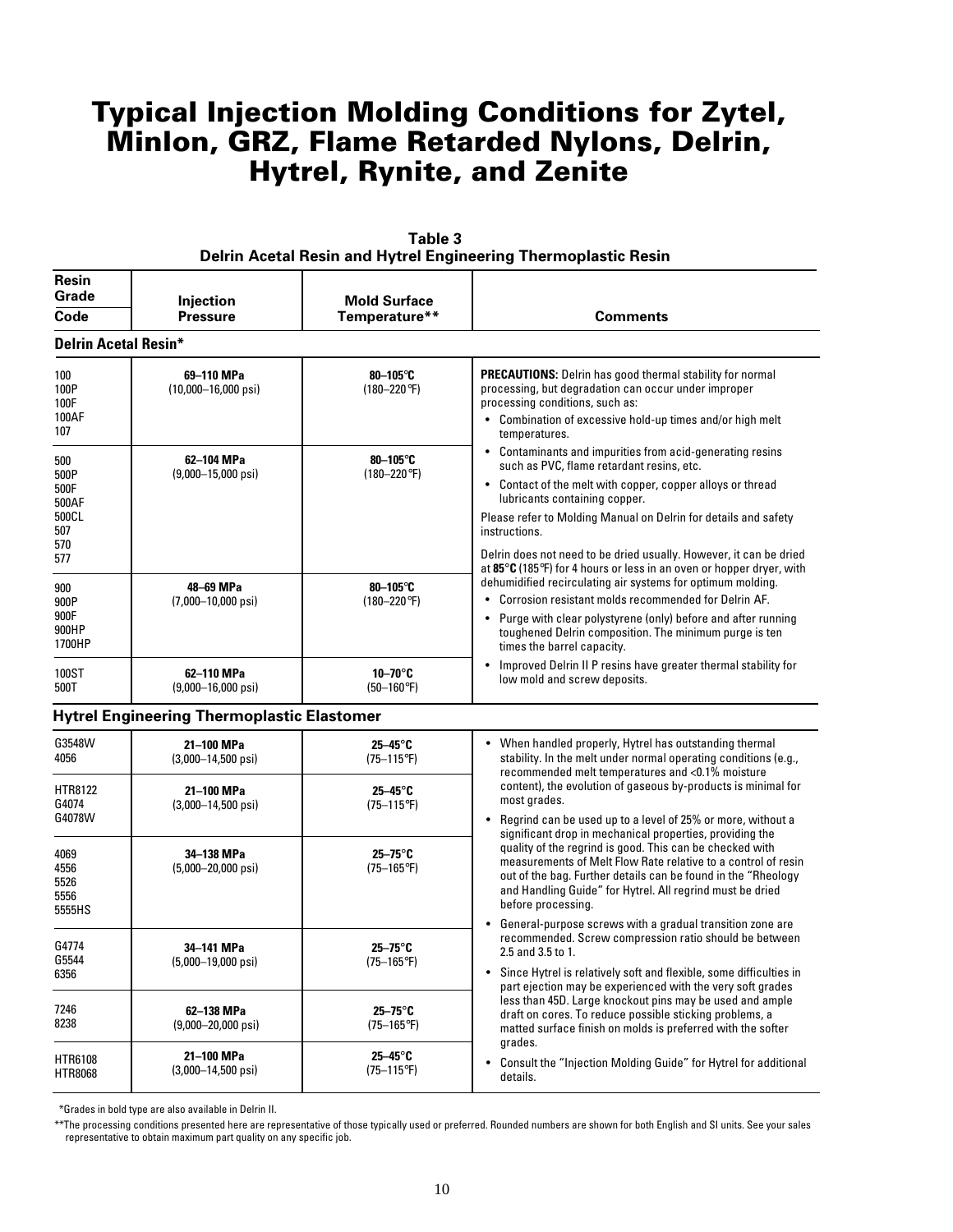| <b>Resin</b>                                | <b>Resin Grade</b><br><b>Description</b><br>Code                        |                                                                                                                                                                                                                                       | Dehumidifying<br><b>Dryer Conditions</b><br>Time/Temp.                                                                      | Melt (Stock)<br>Temperature*            |  |
|---------------------------------------------|-------------------------------------------------------------------------|---------------------------------------------------------------------------------------------------------------------------------------------------------------------------------------------------------------------------------------|-----------------------------------------------------------------------------------------------------------------------------|-----------------------------------------|--|
|                                             |                                                                         | <b>Rynite PET Thermoplastic Polyester Resin</b>                                                                                                                                                                                       |                                                                                                                             |                                         |  |
| <b>General Purpose</b>                      | 530<br>545<br>555                                                       | 30% Glass-Reinforced<br>45% Glass-Reinforced<br>55% Glass-Reinforced,<br><b>Highest Stiffness</b>                                                                                                                                     | <b>Hopper Dryer Required</b><br>Air Temperature:<br>120-135°C (250-275°F)<br>105 $\mathrm{C}$ (225 $\mathrm{P}$ ) overnight | 280-300°C<br>$(540 - 570$ °F)           |  |
|                                             | 408                                                                     | 30% Glass-Reinforced,<br><b>Improved Toughness</b>                                                                                                                                                                                    | Dew Point:<br>$-18^{\circ}C$ (0°F) or lower                                                                                 | $270 - 290^\circ C$<br>$(520 - 550$ °F) |  |
| Low Warp                                    | 935<br>35% Mica/Glass-Reinforced<br>940<br>40% Mica/Glass-Reinforced    |                                                                                                                                                                                                                                       | Air Flow Rate:<br>0.8-1.0 CFM per lb/hr of<br>resin processed<br>Drying Time:                                               | 280-300°C<br>$(540 - 570$ °F)           |  |
| <b>Flame Retarded</b>                       | FR515<br><b>FR530</b><br>FR543<br>FR943<br><b>FR945</b><br><b>FR946</b> | Flame Retarded-15% Glass-Reinforced<br>Flame Retarded-30% Glass-Reinforced<br>Flame Retarded-43% Glass-Reinforced<br>Flame Retarded-43% Glass/Glass Flake<br>Flame Retarded-45% Glass/Mineral<br>Flame Retarded-46% Glass/Glass Flake | Virgin resin<br>$2 - 3$ hr<br>Recycled regrind<br>$3-4$ hr<br>Wet resin (See Drying Manual)                                 | 270-290°C<br>$(520 - 550$ °F)           |  |
| <b>Super Toughened</b>                      | SST35                                                                   | Stiffened, Super Tough,<br>35% Glass-Reinforced                                                                                                                                                                                       |                                                                                                                             | 270-290°C<br>$(520 - 550$ °F)           |  |
| Toughened                                   | 415HP                                                                   | Toughened, 15% Glass-Reinforced                                                                                                                                                                                                       |                                                                                                                             | 270-290°C<br>$(520 - 550$ °F)           |  |
|                                             |                                                                         | <b>Rynite PBT Thermoplastic Polyester Resin</b>                                                                                                                                                                                       |                                                                                                                             |                                         |  |
| Unreinforced                                | 6125                                                                    | <b>Heat Stabilized</b>                                                                                                                                                                                                                |                                                                                                                             | 250-260°C<br>$(480 - 500$ °F)           |  |
| Toughened                                   | 6400                                                                    | Super Tough                                                                                                                                                                                                                           |                                                                                                                             | 250-260°C<br>$(480 - 500$ °F)           |  |
| <b>Flame Retardant</b>                      | FR6944                                                                  | Flame Retarded-UL94 V-0                                                                                                                                                                                                               |                                                                                                                             | 250-260°C<br>$(480 - 500$ °F)           |  |
| <b>Glass Reinforced</b>                     | 7015<br>7030                                                            | 15% Glass Reinforced<br>30% Glass Reinforced                                                                                                                                                                                          |                                                                                                                             | 250-260°C<br>$(480 - 500$ °F)           |  |
| Glass Reinforced,<br><b>Flame Retardant</b> | FR7915<br>FR7930<br><b>FR7930F</b>                                      | 15% Glass Reinforced, Flame<br>Retardant<br>30% Glass Reinforced, Flame<br>Retardant<br>30% Glass Reinforced, High Flow,<br><b>Flame Retardant</b>                                                                                    |                                                                                                                             | $250 - 260^\circ$ C<br>$(480 - 500$ °F) |  |

**Table 4 Rynite PET and Rynite PBT Thermoplastic Polyester Resin**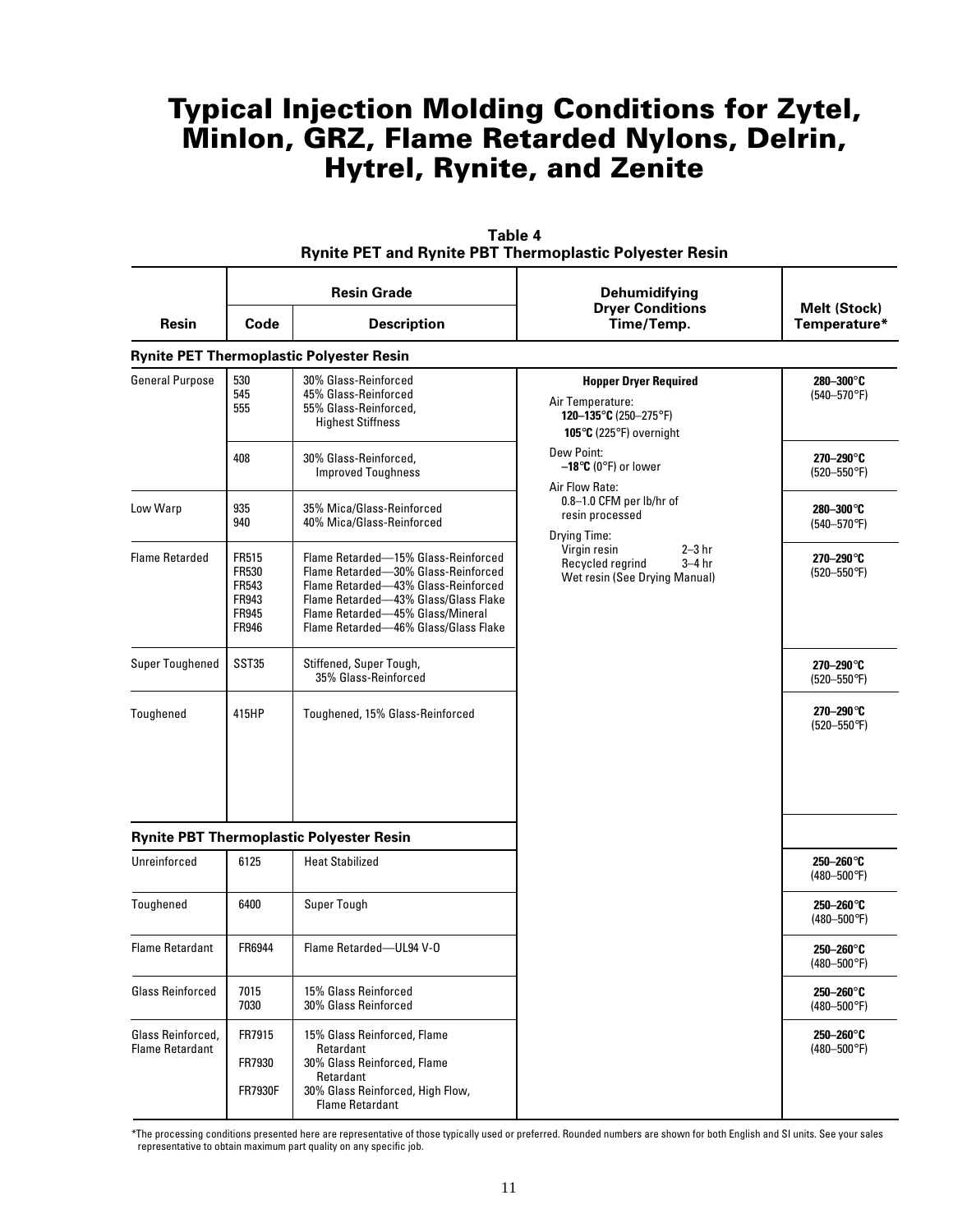| Resin                                              |                                                 |                                      |                               |                               |                     |  |  |  |
|----------------------------------------------------|-------------------------------------------------|--------------------------------------|-------------------------------|-------------------------------|---------------------|--|--|--|
| Grade                                              |                                                 | <b>Typical Cylinder Temperatures</b> |                               |                               |                     |  |  |  |
| Code                                               | <b>Nozzle</b>                                   | <b>Front</b>                         | <b>Center</b>                 | Rear                          | <b>Fill Speed</b>   |  |  |  |
|                                                    | <b>Rynite PET Thermoplastic Polyester Resin</b> |                                      |                               |                               |                     |  |  |  |
| 530<br>545<br>555                                  | 275-300°C<br>$(530 - 570$ °F)                   | 265-295°C<br>$(510 - 560$ °F)        | 260-295°C<br>$(500 - 560$ °F) | 260-290°C<br>$(500 - 550$ °F) | Moderate<br>to Fast |  |  |  |
| 408                                                | 260-295°C                                       | 260-280°C                            | 260-280°C                     | 260-275°C                     | Moderate            |  |  |  |
|                                                    | $(500 - 560$ °F)                                | $(500 - 540$ °F)                     | $(500 - 540$ °F)              | $(500 - 530$ °F)              | to Fast             |  |  |  |
| 935                                                | $275 - 300^{\circ}C$                            | 265-295°C                            | 260-295°C                     | 260-290°C                     | Moderate            |  |  |  |
| 940                                                | $(530 - 570$ °F)                                | $(510 - 560$ °F)                     | $(500 - 560$ °F)              | $(500 - 550$ °F)              | to Fast             |  |  |  |
| FR515<br>FR530<br>FR543<br>FR943<br>FR945<br>FR946 | 260-295°C<br>$(500 - 560$ °F)                   | 260-280°C<br>$(500 - 540$ °F)        | 260-280°C<br>$(500 - 540$ °F) | 260-275°C<br>$(500 - 530$ °F) | Moderate<br>to Fast |  |  |  |
| SST35                                              | 260-295°C                                       | 260-280°C                            | 260-280°C                     | 260-275°C                     | Moderate            |  |  |  |
|                                                    | $(500 - 560$ °F)                                | $(500 - 540$ °F)                     | $(500 - 540$ °F)              | $(500 - 530$ °F)              | to Fast             |  |  |  |
| 415HP                                              | 260-295°C                                       | 260-280°C                            | 260-280°C                     | 260–275°C                     | Moderate            |  |  |  |
|                                                    | $(500 - 560$ °F)                                | $(500 - 540$ °F)                     | $(500 - 540$ °F)              | $(500 - 530$ °F)              | to Fast             |  |  |  |
|                                                    | <b>Rynite PBT Thermoplastic Polyester Resin</b> |                                      |                               |                               |                     |  |  |  |
| 6125                                               | 240-260°C                                       | 240-260°C                            | 240-260°C                     | 230-250°C                     | Moderate            |  |  |  |
|                                                    | $(460 - 500$ °F)                                | $(460 - 500$ °F)                     | $(460 - 500$ °F)              | $(450 - 480$ °F)              | to Fast             |  |  |  |
| 6400                                               | 240–260°C                                       | 240-260°C                            | 240-260°C                     | 230-250°C                     | Moderate            |  |  |  |
|                                                    | $(460 - 500$ °F)                                | $(460 - 500$ °F)                     | $(460 - 500$ °F)              | $(450 - 480$ °F)              | to Fast             |  |  |  |
| FR6944                                             | 240-260°C                                       | 240-260°C                            | 240-260°C                     | 230-250°C                     | Moderate            |  |  |  |
|                                                    | $(460 - 500$ °F)                                | $(460 - 500$ °F)                     | $(460 - 500$ °F)              | $(450 - 480$ °F)              | to Fast             |  |  |  |
| 7015                                               | 240-260°C                                       | 240-260°C                            | 240-260°C                     | 230-250°C                     | Moderate            |  |  |  |
| 7030                                               | $(460 - 500$ °F)                                | $(460 - 500$ °F)                     | $(460 - 500$ °F)              | (450-480°F)                   | to Fast             |  |  |  |
| FR7915                                             | 240-260°C                                       | 240-260°C                            | 240-260°C                     | 230-250°C                     | Moderate            |  |  |  |
| FR7930                                             | $(460 - 500$ °F)                                | $(460 - 500$ °F)                     | $(460 - 500$ °F)              | $(450 - 480$ °F)              | to Fast             |  |  |  |
| FR7930F                                            |                                                 |                                      |                               |                               |                     |  |  |  |

**Table 4 Rynite PET and Rynite PBT Thermoplastic Polyester Resin**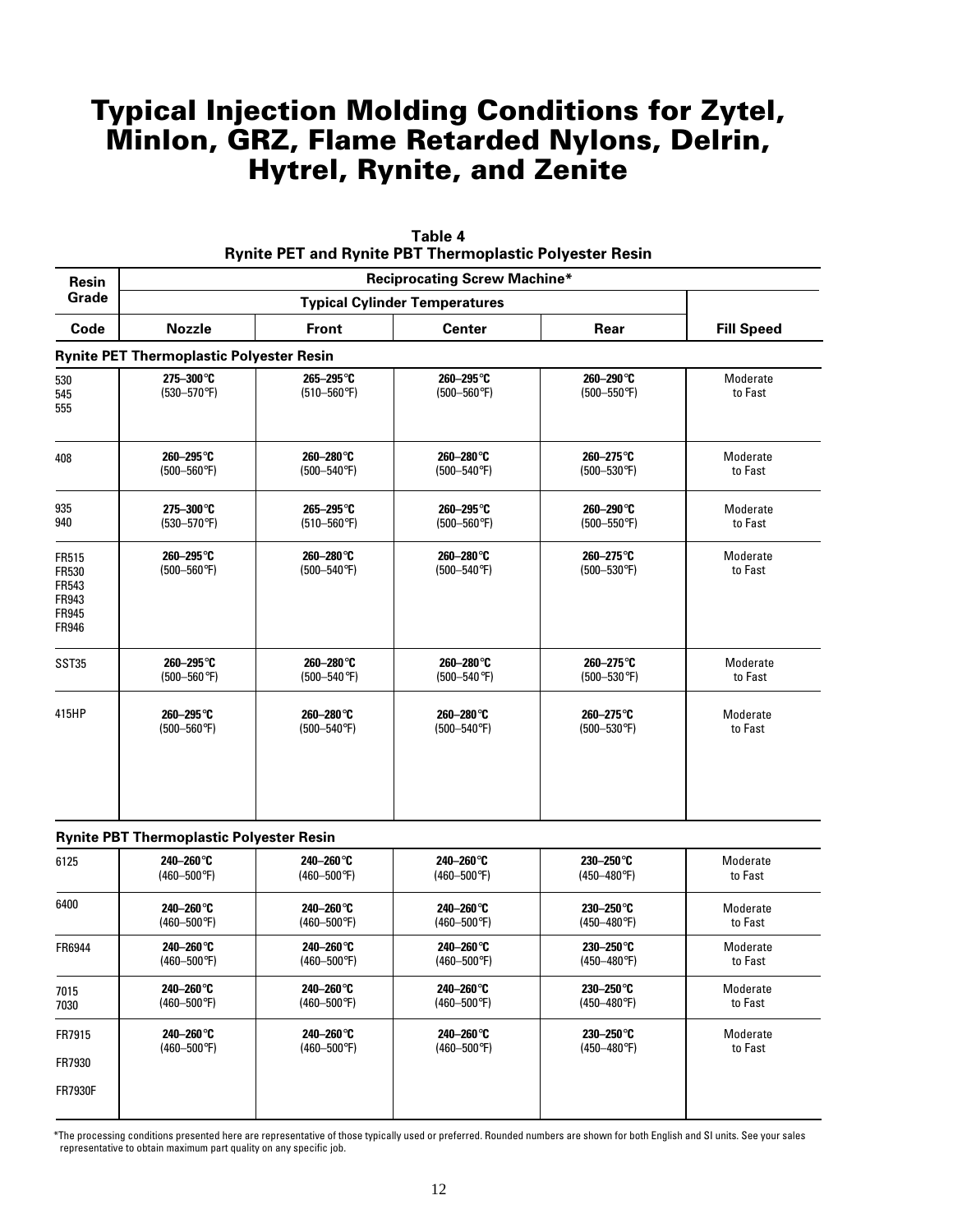| <b>Resin</b>                                                            |                              | <b>Reciprocating Screw Machine*</b>                                                                                                                                                                                  |                                            |  |  |  |  |  |
|-------------------------------------------------------------------------|------------------------------|----------------------------------------------------------------------------------------------------------------------------------------------------------------------------------------------------------------------|--------------------------------------------|--|--|--|--|--|
| Grade<br>Code                                                           | <b>Screw</b><br><b>Speed</b> | <b>Back Pressure</b>                                                                                                                                                                                                 | <b>Injection Pressure</b>                  |  |  |  |  |  |
|                                                                         |                              | <b>Rynite PET Thermoplastic Polyester Resin</b>                                                                                                                                                                      |                                            |  |  |  |  |  |
| 530<br>545<br>555                                                       | Slow                         | Increasing back pressure increases the work done by<br>the screw on the melt.<br>This has the following advantages and disadvantages:                                                                                | 34-124 MPa<br>$(5,000-18,000 \text{ psi})$ |  |  |  |  |  |
| 408                                                                     | Slow                         | <b>Advantages</b><br>Increases melt temperature and uniformity.<br>٠<br>Can be used to minimize unmelted particles.<br>٠                                                                                             | 34-124 MPa<br>$(5,000-18,000 \text{ psi})$ |  |  |  |  |  |
| 935<br>940                                                              | Slow                         | Improves color mixing when color concentrates are<br>٠<br>used.                                                                                                                                                      | 34-124 MPa<br>$(5,000-18,000 \text{ psi})$ |  |  |  |  |  |
| FR515<br>FR530<br><b>FR543</b><br>FR943<br><b>FR945</b><br><b>FR946</b> | Slow                         | <b>Disadvantages</b><br>Decreases output of screw.<br>Increases drool (nozzle).<br>Reduces glass fiber length in glass-reinforced resins,<br>٠<br>thus changing physical properties (strength/impact<br>resistance). | 34-124 MPa<br>$(5,000-18,000 \text{ psi})$ |  |  |  |  |  |
| SST35                                                                   | Slow                         | Increases equipment wear with filled resins.<br>٠<br>• Scrubs barrel (black specks).<br>Screw retraction time should be approximately 80% of                                                                         | 55-124 MPa<br>$(8,000-18,000 \text{ psi})$ |  |  |  |  |  |
| 415HP                                                                   | Slow                         | the cool time for optimum molding.                                                                                                                                                                                   | 55-124 MPa<br>$(8,000-18,000 \text{ psi})$ |  |  |  |  |  |
|                                                                         |                              |                                                                                                                                                                                                                      |                                            |  |  |  |  |  |

| Table 4                                                        |
|----------------------------------------------------------------|
| <b>Rynite PET and Rynite PBT Thermoplastic Polyester Resin</b> |

| <b>Rynite PBT Thermoplastic Polyester Resin</b> |  |  |  |  |  |  |
|-------------------------------------------------|--|--|--|--|--|--|
|-------------------------------------------------|--|--|--|--|--|--|

| 6125           | Slow | 55-95 MPa<br>$(8,000-14,000 \text{ psi})$     |
|----------------|------|-----------------------------------------------|
| 6400           | Slow | 69-124 MPa<br>$(10,000 - 18,000 \text{ psi})$ |
| FR6944         | Slow | 55-95 MPa<br>$(8,000-14,000 \text{ psi})$     |
| 7015<br>7030   | Slow | 55-95 MPa<br>$(8,000-14,000 \text{ psi})$     |
| FR7915         | Slow | 55-95 MPa<br>$(8,000-14,000 \text{ psi})$     |
| FR7930         |      |                                               |
| <b>FR7930F</b> |      |                                               |
|                |      |                                               |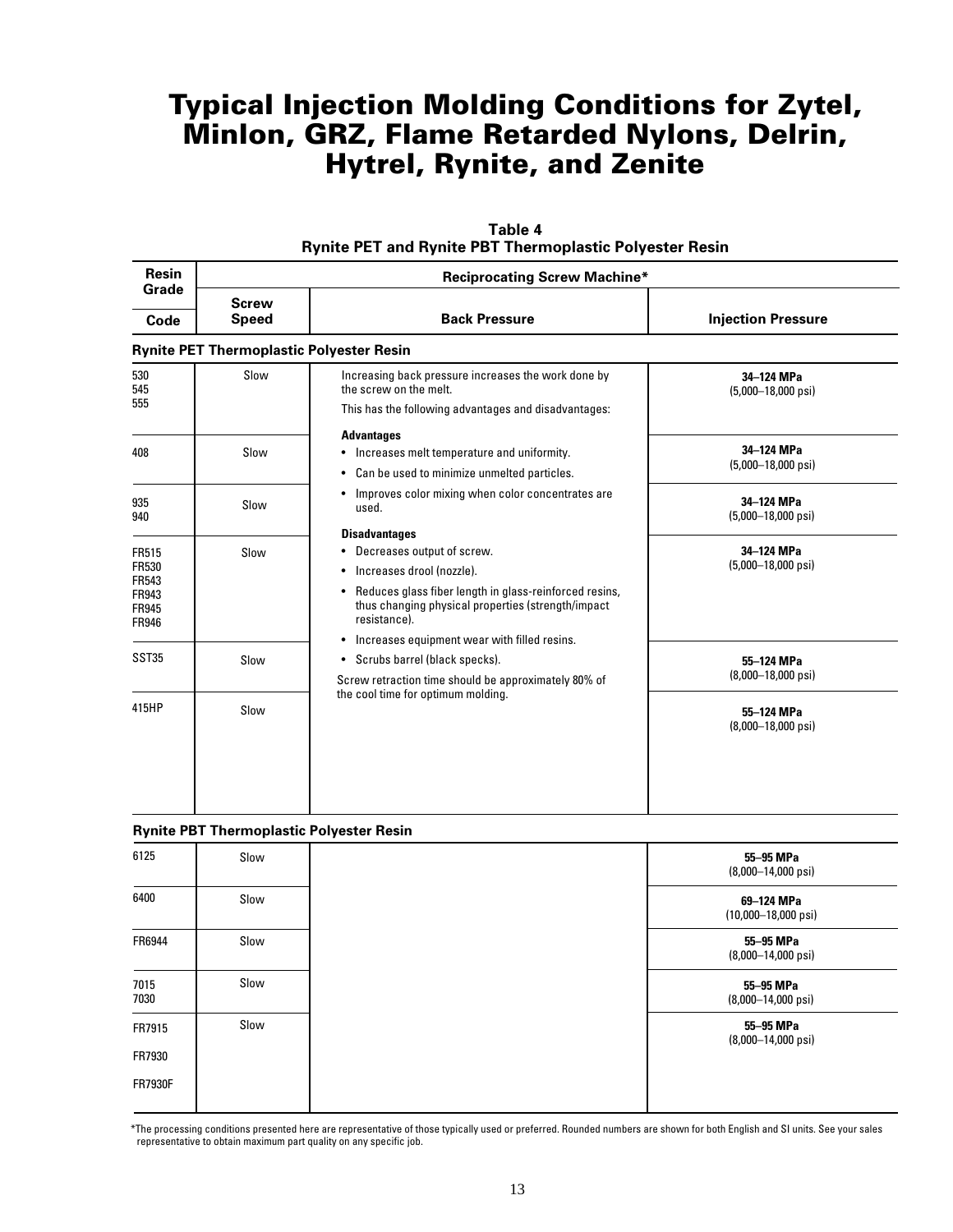| <b>Resin</b><br>Grade                                            |                                                                                                                      | <b>Mold Surface</b>                                                                                                  |                                                                                                                                                                                                         |  |  |  |
|------------------------------------------------------------------|----------------------------------------------------------------------------------------------------------------------|----------------------------------------------------------------------------------------------------------------------|---------------------------------------------------------------------------------------------------------------------------------------------------------------------------------------------------------|--|--|--|
| Code                                                             | Temperature*                                                                                                         |                                                                                                                      | <b>Comments</b>                                                                                                                                                                                         |  |  |  |
|                                                                  |                                                                                                                      | <b>Rynite PET Thermoplastic Polyester Resin</b>                                                                      |                                                                                                                                                                                                         |  |  |  |
| 530<br>545                                                       | Part<br><b>Thickness</b>                                                                                             | <b>Minimum</b><br><b>Temperature</b>                                                                                 | • Proper drying of polyesters is critical, to prevent resin degradation. Moisture content must be<br>less than 0.02% for PET, less than 0.04% for PBT. If degradation should occur because of           |  |  |  |
| 555                                                              | $0.75$ mm<br>(0.03 in)                                                                                               | 110°C<br>$(230^{\circ}F)$                                                                                            | excessive moisture, there will be no evidence on the surfaces of parts—they will just be<br>brittle.                                                                                                    |  |  |  |
| 408                                                              | $1.5 \text{ mm}$<br>$(0.06)$ in)                                                                                     | 105°C<br>$(220^{\circ}F)$                                                                                            | High surface gloss can be obtained if the mold surface temperature is $93^{\circ}C$ (200 $^{\circ}F$ ) or hotter.<br>$\bullet$<br>This hot mold will also give optimum long-term dimensional stability. |  |  |  |
|                                                                  | $3.1 \text{ mm}$<br>(0.12 in)                                                                                        | 100°C<br>$(210^{\circ}F)$                                                                                            | • To reduce wear, bimetallic barrel liners and screw flight lands of a hard surfacing alloy are<br>recommended.                                                                                         |  |  |  |
| 935<br>940                                                       | 6.3 mm<br>$(0.25$ in)                                                                                                | $90^\circ C$<br>$(190^{\circ}F)$                                                                                     | Consult molding guide on Rynite for additional details.<br>٠                                                                                                                                            |  |  |  |
| FR515<br>FR530<br>FR543<br>FR943<br><b>FR945</b><br><b>FR946</b> |                                                                                                                      |                                                                                                                      | Screw compression ratios are a compromise between melt temperature uniformity and glass<br>$\bullet$<br>fiber length. A range of 3.0-3.5 has been found to be best.                                     |  |  |  |
| SST35                                                            | Part<br><b>Thickness</b>                                                                                             | <b>Minimum</b><br><b>Temperature</b>                                                                                 |                                                                                                                                                                                                         |  |  |  |
| 415HP                                                            | $0.75$ mm<br>(0.03 in)<br>$1.5 \text{ mm}$<br>$(0.06)$ in)<br>$3.1 \text{ mm}$<br>(0.12 in)<br>6.3 mm<br>$(0.25$ in) | 95°C<br>$(205^{\circ}F)$<br>$90^\circ C$<br>$(195^{\circ}F)$<br>85°C<br>$(185^{\circ}F)$<br>75°C<br>$(165^{\circ}F)$ |                                                                                                                                                                                                         |  |  |  |
|                                                                  |                                                                                                                      | <b>Rynite PBT Thermoplastic Polyester Resin</b>                                                                      |                                                                                                                                                                                                         |  |  |  |
| 6125                                                             |                                                                                                                      | $30 - 65^\circ$ C                                                                                                    |                                                                                                                                                                                                         |  |  |  |

| Table 4                                                 |  |
|---------------------------------------------------------|--|
| Rynite PET and Rynite PBT Thermoplastic Polyester Resin |  |

| 6125           | $30 - 65^\circ$ C<br>$(90 - 150$ °F) |
|----------------|--------------------------------------|
| 6400           | 30-65°C<br>$(90 - 150$ °F)           |
| FR6944         | 30-65°C<br>$(90 - 150$ °F)           |
| 7015<br>7030   | 30-65°C<br>$(90 - 150$ °F)           |
| FR7915         | 30-65°C<br>$(90 - 150$ °F)           |
| FR7930         |                                      |
| <b>FR7930F</b> |                                      |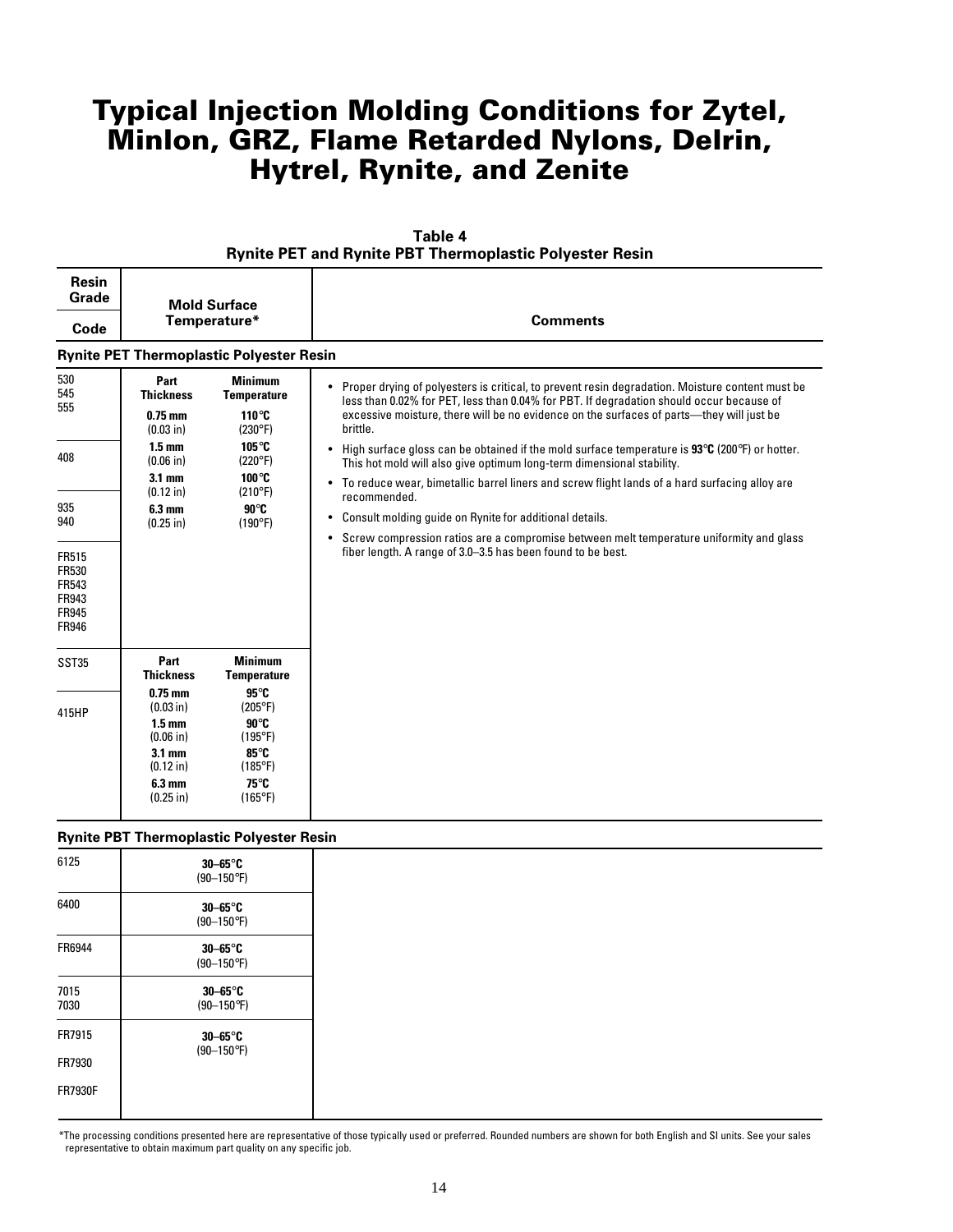|                                          |                                                                                 | <b>Resin Grade</b>                                             | <b>Dehumidifying</b><br><b>Dryer Conditions</b>                                                               | <b>Melt</b>                   |  |
|------------------------------------------|---------------------------------------------------------------------------------|----------------------------------------------------------------|---------------------------------------------------------------------------------------------------------------|-------------------------------|--|
| Resin                                    | Code<br><b>Description</b>                                                      |                                                                | Time/Temp.                                                                                                    | Temperature*                  |  |
| <b>General Purpose</b><br>Amorphous      | HX1000<br><b>Neat Resin</b><br>30% Glass<br>HX1130<br>HX1330<br><b>30% Talc</b> |                                                                | <b>Hopper Dryer Required</b><br>Air Temperature:<br>120-150°C (250-300°F)                                     | 330-340°C<br>$(625 - 645$ °F) |  |
| <b>High Temperature</b><br>Crystalline   | HX4000<br>HX4100<br>HX4200<br>HX4330                                            | <b>Neat Resin</b><br>30% Glass<br>50% Glass<br><b>30% Talc</b> | Dew Point:<br>$-18^{\circ}$ C (0°F) or lower<br>Air Flow Rate:<br>0.8-1.0 CFM per lb/hr of<br>resin processed | 340-355°C<br>$(640 - 670$ °F) |  |
| <b>High Toughness</b><br>Crystalline     | HX6000<br>HX6130<br>HX6150<br>HX6330                                            | <b>Neat Resin</b><br>30% Glass<br>50% Glass<br><b>30% Talc</b> | <b>Drying Time:</b><br>Virgin resin<br>$2-3$ hr<br>Recycled regrind<br>$3-4$ hr                               | 345-360°C<br>$(650 - 680$ °F) |  |
| Tough/High<br>Temperature<br>Crystalline | HX7000<br>HX7130<br>HX7150<br>HX7330                                            | <b>Neat Resin</b><br>30% Glass<br>50% Glass<br>30% Talc        |                                                                                                               | 355-380°C<br>$(670 - 720$ °F) |  |
|                                          |                                                                                 |                                                                |                                                                                                               |                               |  |
|                                          |                                                                                 |                                                                |                                                                                                               |                               |  |
|                                          |                                                                                 |                                                                |                                                                                                               |                               |  |
|                                          |                                                                                 |                                                                |                                                                                                               |                               |  |

**Table 5 DuPont Liquid Crystal Polymer**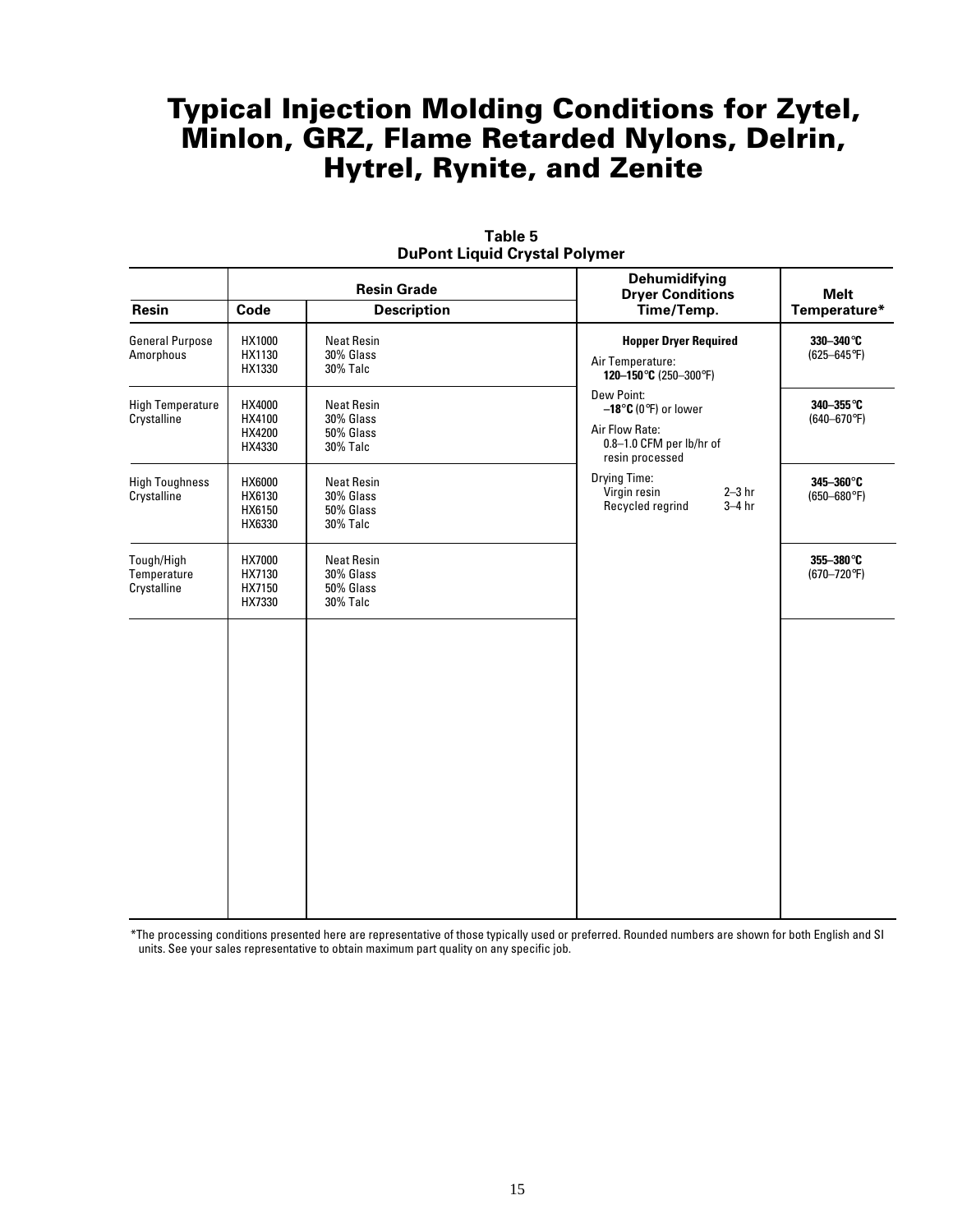|                                      |                  | <b>Reciprocating Screw Machine*</b> |                                      |                           |                                         |                                                                  |                                                                                                                                                                   |  |  |
|--------------------------------------|------------------|-------------------------------------|--------------------------------------|---------------------------|-----------------------------------------|------------------------------------------------------------------|-------------------------------------------------------------------------------------------------------------------------------------------------------------------|--|--|
| <b>Resin Grade</b>                   |                  |                                     | <b>Typical Cylinder Temperatures</b> |                           | <b>Fill</b>                             | <b>Screw</b>                                                     | <b>Back</b>                                                                                                                                                       |  |  |
| Code                                 | <b>Nozzle</b>    | <b>Front</b>                        | <b>Center</b>                        | Rear                      | <b>Speed</b>                            | <b>Speed</b>                                                     | <b>Pressure</b>                                                                                                                                                   |  |  |
| HX1000<br>HX1130<br>HX1330           | 340°C<br>(640°F) | 335°C<br>$(635^{\circ}F)$           | $330^\circ$ C<br>(630°F)             | 325°C<br>(620°F)          | <b>Very Fast</b><br>( <sub>1</sub> sec) | Slow<br>$\left\langle 0.4 \right\rangle$ m/sec<br>$[16$ in/sec]) | Low<br>0-0.69 MPa $(0-100 \text{ psi})$<br>Increasing back pressure                                                                                               |  |  |
| HX4000<br>HX4100<br>HX4200<br>HX4330 | 340°C<br>(645°F) | 340°C<br>(640°F)                    | 335°C<br>$(635^{\circ}F)$            | 330°C<br>$(625^{\circ}F)$ | <b>Very Fast</b><br>$(1 sec)$           | Slow<br>$(0.4 \, \text{m/sec}[16 in/sec])$                       | increases the work done by the<br>screw on the melt.<br>This has the following<br>advantages and disadvantages:                                                   |  |  |
| HX6000<br>HX6130<br>HX6150<br>HX6330 | 345°C<br>(650°F) | 340°C<br>$(645^{\circ}F)$           | 340°C<br>(640°F)                     | 335°C<br>$(635^{\circ}F)$ | <b>Very Fast</b><br>$(1 sec)$           | Slow<br>$\left\langle 0.4 \right\rangle$ m/sec<br>$[16$ in/sec]) | <b>Advantages</b><br>• Increases melt temperature<br>and uniformity.<br>• Minimizes unmelted<br>particles.                                                        |  |  |
| HX7000<br>HX7130<br>HX7150<br>HX7330 | 355°C<br>(670°F) | 350°C<br>$(665^{\circ}F)$           | 345°C<br>$(655^{\circ}F)$            | 345°C<br>$(655^{\circ}F)$ | <b>Very Fast</b><br>$(1 sec)$           | Slow<br>$\left( <0.4 \right)$ m/sec<br>[16 in/sec]               | • Improves color mixing when<br>color concentrates are used.<br><b>Disadvantages</b><br>• Decreases output of screw.                                              |  |  |
|                                      |                  |                                     |                                      |                           |                                         |                                                                  | Increases drool (nozzle).<br>٠<br>• Reduces glass fiber length in<br>glass-reinforced resins, thus<br>changing physical properties.<br>• Increases equipment wear |  |  |
|                                      |                  |                                     |                                      |                           |                                         |                                                                  | with filled resins.<br>• Scrubs barrel (black specks).                                                                                                            |  |  |
|                                      |                  |                                     |                                      |                           |                                         |                                                                  |                                                                                                                                                                   |  |  |

|  | Table 5 |                                      |
|--|---------|--------------------------------------|
|  |         | <b>DuPont Liquid Crystal Polymer</b> |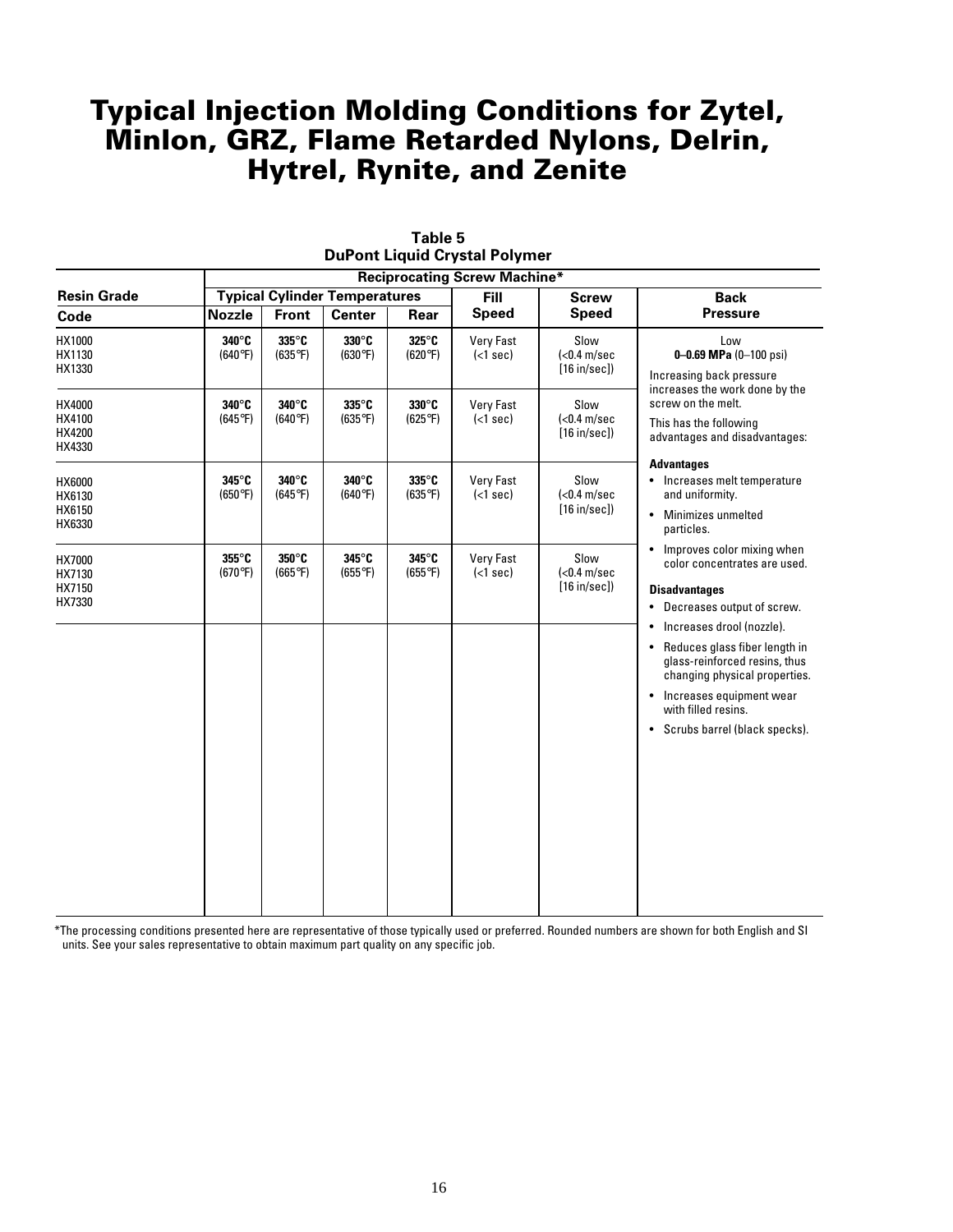|                                      |                                            | <b>Reciprocating Screw Machine*</b>         |                                         |                                                                                                                                                                                                                                                                                                               |
|--------------------------------------|--------------------------------------------|---------------------------------------------|-----------------------------------------|---------------------------------------------------------------------------------------------------------------------------------------------------------------------------------------------------------------------------------------------------------------------------------------------------------------|
| <b>Resin Grade</b><br>Code           | <b>Pressure</b><br>Injection               | <b>Holding (Packing)</b><br><b>Pressure</b> | <b>Mold Surface</b><br>Temperature*     | <b>Comments</b>                                                                                                                                                                                                                                                                                               |
| HX1000<br>HX1130<br>HX1330           | 40-125 MPa<br>$(6,000-18,000 \text{ psi})$ | 30-100 MPa<br>$(4,500-14,500 \text{ psi})$  | $80-120^\circ$ C<br>$(180 - 250$ °F)    | • Drying is critical, to prevent resin<br>degradation. Moisture content must be<br>less than 0.010%. If degradation should<br>occur because of excessive moisture.                                                                                                                                            |
| HX4000<br>HX4100<br>HX4200<br>HX4330 | 30-125 MPa<br>$(4,500-18,000 \text{ psi})$ | 30-100 MPa<br>$(4,500-14,500 \text{ psi})$  | $80-120^\circ$ C<br>$(180 - 250$ °F)    | there will be no evidence on the<br>surfaces of parts.<br>Being a shear-sensitive resin, high fill<br>rates are required to obtain a low melt<br>viscosity for easy filling of long thin wall                                                                                                                 |
| HX6000<br>HX6130<br>HX6150<br>HX6330 | 30-125 MPa<br>$(4,500-18,000 \text{ psi})$ | 30-100 MPa<br>$(4,500-14,500 \text{ psi})$  | $80-120^\circ$ C<br>$(180 - 250$ °F)    | sections. This also contributes to the<br>anisotropic properties-including high<br>physical properties, low thermal<br>expansion and low mold shrinkage in<br>the flow direction.                                                                                                                             |
| HX7000<br>HX7130<br>HX7150<br>HX7330 | 30-125 MPa<br>$(4,500-18,000 \text{ psi})$ | 30-100 MPa<br>$(4,500-14,500 \text{ psi})$  | 80-120 $^{\circ}$ C<br>$(180 - 250$ °F) | Gate locations should be chosen to<br>avoid weld lines in critical areas.<br>Multiple gates are generally not<br>recommended.                                                                                                                                                                                 |
|                                      |                                            |                                             |                                         | Zenite has excellent thermal stability. In<br>order to minimize any possible effect of<br>glass breakage, it is recommended that<br>regrind be limited initially to 25%.                                                                                                                                      |
|                                      |                                            |                                             |                                         | It is not necessary to purge with another<br>resin if Zenite is to be molded upon<br>reheating. When switching to or from<br>another resin, purge with low melt index<br>high-density polyethylene. This should<br>be a continuous purging whenever<br>barrel temperatures exceed 315°C<br>$(600^{\circ}F)$ . |
|                                      |                                            |                                             |                                         | General purpose screws are recom-<br>mended to reduce glass fiber breakage.<br>To reduce wear, bimetallic barrel liners<br>and screw flight lands of a hard<br>surfacing alloy are recommended.                                                                                                               |

**Table 5 DuPont Liquid Crystal Polymer**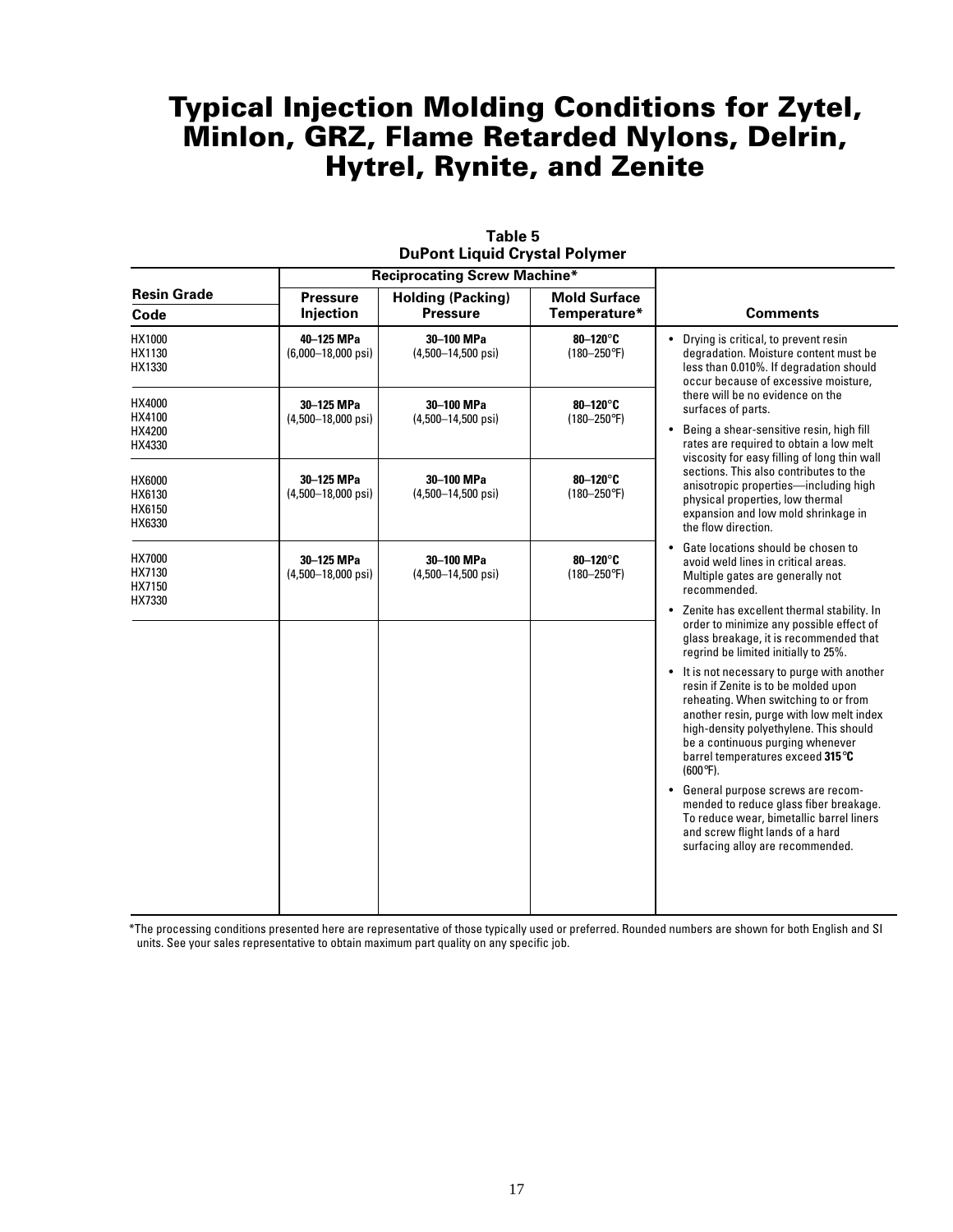# Typical Extrusion Conditions for Zytel, Delrin, and Hytrel

#### **Table 6**

**Zytel, Delrin, Hytrel**

|                                                             |                                                                     | <b>Resin Grade</b>                                                                                                                                                               | Dehumidifying<br><b>Dryer Conditions</b>                                                                                                                                                                                                                                                                   |  |  |
|-------------------------------------------------------------|---------------------------------------------------------------------|----------------------------------------------------------------------------------------------------------------------------------------------------------------------------------|------------------------------------------------------------------------------------------------------------------------------------------------------------------------------------------------------------------------------------------------------------------------------------------------------------|--|--|
| Resin                                                       | Code<br><b>Description</b>                                          |                                                                                                                                                                                  | Time/Temp.                                                                                                                                                                                                                                                                                                 |  |  |
| <b>Zytel Nylon Resin</b>                                    |                                                                     |                                                                                                                                                                                  |                                                                                                                                                                                                                                                                                                            |  |  |
| 66 Nylon                                                    | 42<br>45HSB                                                         | <b>High Viscosity</b><br>Heat Stabilized 42-Lubricated                                                                                                                           | Zytel must be dry prior to processing.<br>• Virgin resin is packaged dry in moisture-proof boxes and                                                                                                                                                                                                       |  |  |
| 612 Nylon                                                   | 153HSL<br>158L<br>159L                                              | <b>Heat Stabilized-Lubricated</b><br><b>General Purpose</b><br><b>High Viscosity</b>                                                                                             | bags. Predrying may not be necessary in noncritical<br>applications.<br>Drying in dehumidified hopper driers is recommended<br>$\bullet$<br>(80°C [175°F] for 2 hr). Regrind or material from opened<br>bags will require longer times.<br>Consult the Zytel Molding Manual for more detailed<br>$\bullet$ |  |  |
|                                                             | 350PHS<br>351 PHS                                                   | Super Tough-Plasticized-Heat Stabilized<br>Highly Plasticized-Heat Stabilized                                                                                                    |                                                                                                                                                                                                                                                                                                            |  |  |
| 6 Nylon                                                     | <b>ST811HS</b>                                                      | Flexible-Heat Stabilized                                                                                                                                                         | information.                                                                                                                                                                                                                                                                                               |  |  |
| Modified<br>Copolymers                                      | 91AHS                                                               | <b>Heat Stabilized-Lubricated</b>                                                                                                                                                |                                                                                                                                                                                                                                                                                                            |  |  |
| <b>Delrin Acetal Resin</b>                                  |                                                                     |                                                                                                                                                                                  |                                                                                                                                                                                                                                                                                                            |  |  |
| <b>High Viscosity</b>                                       | <b>II150SA</b><br>100ST                                             | <b>High Viscosity</b><br>Toughened                                                                                                                                               | Delrin does not usually require drying before processing.<br>However, Delrin 100ST must be dried (2-4 hr at 80°C<br>$[175^{\circ}$ F]).                                                                                                                                                                    |  |  |
| <b>General Purpose</b>                                      | <b>II550SA</b>                                                      | <b>General Purpose</b>                                                                                                                                                           |                                                                                                                                                                                                                                                                                                            |  |  |
| <b>Hytrel Engineering Thermoplastic Elastomer</b>           |                                                                     |                                                                                                                                                                                  |                                                                                                                                                                                                                                                                                                            |  |  |
| <b>Most Flexible</b><br>Grades and<br><b>Lowest Melting</b> | G3548W<br>4056                                                      | <b>Flexible Grade with Color Stable Antioxidant</b><br><b>Flexible Grade</b>                                                                                                     | Hytrel must be dry prior to extrusion.<br>• Virgin resin is packaged in moisture-proof bags. To                                                                                                                                                                                                            |  |  |
|                                                             | HTR8122<br>G4074<br>G4078W                                          | <b>Most Flexible Grade</b><br>Flexible Grade with High Heat Stabilizer<br><b>Flexible Grade with Color Stable Antioxidant</b>                                                    | ensure dryness, resin should be dried in dehumidifying<br>driers a minimum of 2 hr at 105°C (220°F).<br>Consult "Rheology and Handling" bulletin on Hytrel for<br>more information.                                                                                                                        |  |  |
| Low to Mid-Range<br><b>Flexural Modulus</b>                 | 4069<br>4556                                                        | Flexible Grade, High Performance<br>Mid-Range Flexibility with High Performance                                                                                                  |                                                                                                                                                                                                                                                                                                            |  |  |
|                                                             | 5556<br>5555HS                                                      | Mid-Range Flexibility with High Performance<br>Mid-Range Grade with High Heat Stabilizer                                                                                         |                                                                                                                                                                                                                                                                                                            |  |  |
| Mid-Range<br>Flexibility                                    | G4774<br>G5544<br>6356                                              | Mid-Range Grade with High Heat Stabilizer<br>Mid-Range Grade with High Heat Stabilizer<br>Mid-Range with High Performance                                                        |                                                                                                                                                                                                                                                                                                            |  |  |
| High Strength and<br><b>Stiffness</b>                       | 7246<br>8238                                                        | High Modulus, High Strength and Performance<br>High Modulus, High Strength and Performance                                                                                       |                                                                                                                                                                                                                                                                                                            |  |  |
| <b>Special Grades</b>                                       | <b>HTR6108</b>                                                      | Mid-Range with Low Permeability to Fuels and Oils                                                                                                                                |                                                                                                                                                                                                                                                                                                            |  |  |
|                                                             | <b>HTR8139LV</b>                                                    | Mid-Range Flexibility with Excellent Flex Fatigue<br>Resistance                                                                                                                  |                                                                                                                                                                                                                                                                                                            |  |  |
| <b>High Viscosity</b><br>Grades                             | HTR5612<br><b>HTR5612 BK</b><br><b>HTR4275</b><br><b>HTR4275 BK</b> | Mid-Range Grade with High Heat Stabilizer<br>Mid-Range Grade with High Heat Stabilizer<br>Mid-Range Grade with High Heat Stabilizer<br>Mid-Range Grade with High Heat Stabilizer |                                                                                                                                                                                                                                                                                                            |  |  |
|                                                             | HTR8177                                                             | High Modulus, High Strength                                                                                                                                                      |                                                                                                                                                                                                                                                                                                            |  |  |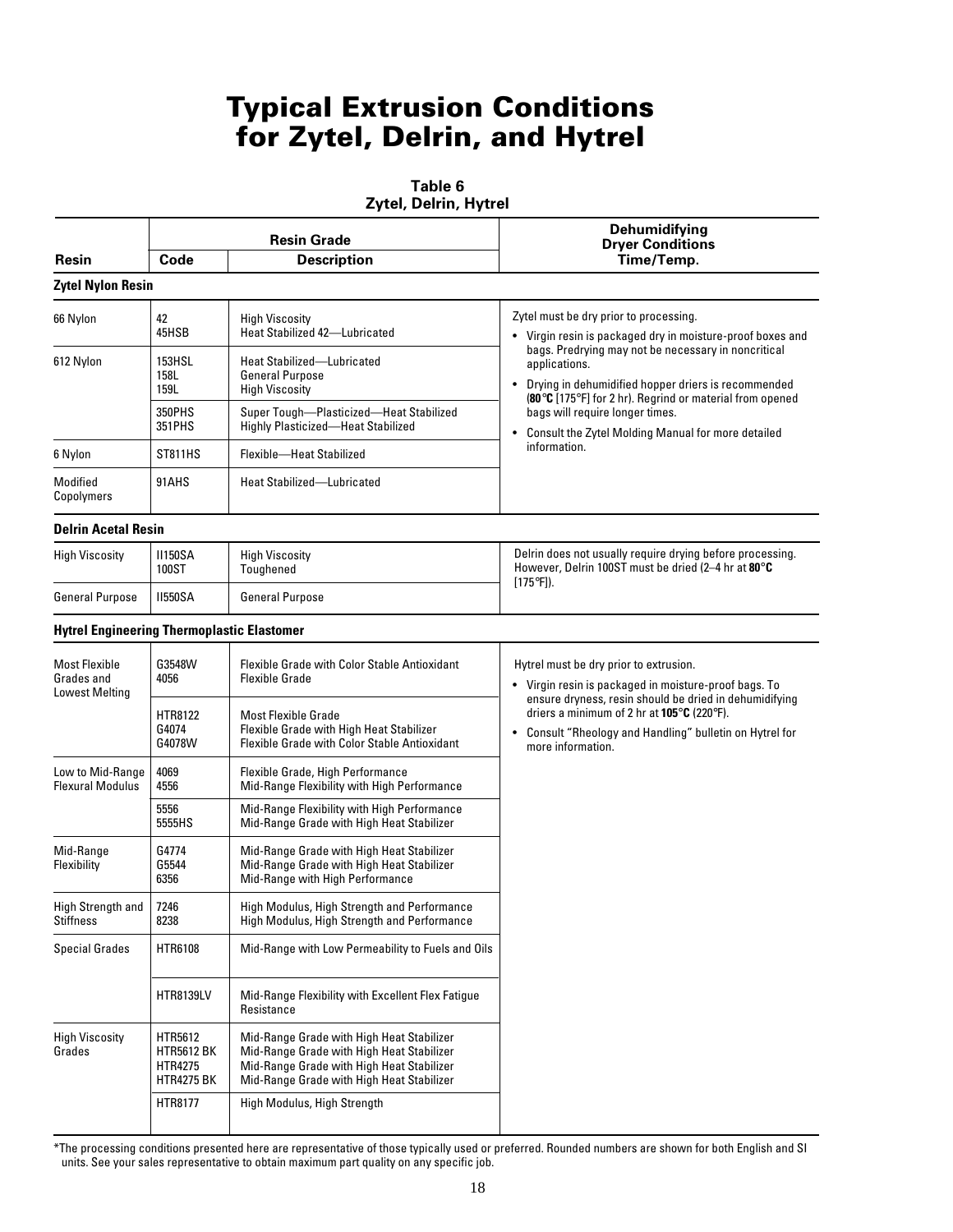# Typical Extrusion Conditions for Zytel, Delrin, and Hytrel

**Table 6**

**Zytel, Delrin, Hytrel**

| <b>Typical Extruder Temperatures*</b> |                           |                                                   |                           |                                   |                                   |                                   |                                                                                                                                                                                                                                                                                                                                                                                                                                                                                                                                             |
|---------------------------------------|---------------------------|---------------------------------------------------|---------------------------|-----------------------------------|-----------------------------------|-----------------------------------|---------------------------------------------------------------------------------------------------------------------------------------------------------------------------------------------------------------------------------------------------------------------------------------------------------------------------------------------------------------------------------------------------------------------------------------------------------------------------------------------------------------------------------------------|
| Rear                                  | Center<br>Rear            | <b>Center</b><br><b>Front</b>                     | <b>Front</b>              | Head                              | <b>Die</b>                        | Melt                              | <b>Comments</b>                                                                                                                                                                                                                                                                                                                                                                                                                                                                                                                             |
| <b>Zytel Nylon Resin</b>              |                           |                                                   |                           |                                   |                                   |                                   |                                                                                                                                                                                                                                                                                                                                                                                                                                                                                                                                             |
| 290°C<br>(550°F)                      | 280°C<br>(540°F)          | 280°C<br>(540°F)                                  | 275°C<br>(530°F)          | 275°C<br>(530°F)                  | 275°C<br>(530°F)                  | 290°C<br>(550°F)                  | Zytel, Hytrel and Delrin tubing may be sized<br>using common commercial methods employed<br>with other resins.<br>• An extruder with an L/D ratio of at least 24/1<br>is recommended.<br>• It is recommended that the barrel be<br>equipped with at least four heat control<br>zones.<br>• Do not use undercut feed throats.<br>Properly designed single-stage metering<br>screws are adequate. For high output a<br>barrier screw is preferred.<br>• A breaker plate of streamlined design is<br>suggested for supporting a screen pack of |
| 240°C<br>(460°F)                      | 240°C<br>(460°F)          | 230°C<br>(450°F)                                  | 230°C<br>(450°F)          | 230°C<br>(450°F)                  | 230°C<br>(450°F)                  | 230°C<br>(450°F)                  |                                                                                                                                                                                                                                                                                                                                                                                                                                                                                                                                             |
| 230°C<br>(450°F)                      | 225°C<br>(440°F)          | $220^\circ C$<br>$(430^{\circ}F)$                 | 220°C<br>(430°F)          | $220^\circ C$<br>$(430^{\circ}F)$ | $220^\circ C$<br>$(430^{\circ}F)$ | 220°C<br>$(430^{\circ}F)$         |                                                                                                                                                                                                                                                                                                                                                                                                                                                                                                                                             |
| 240°C<br>(460°F)                      | 240°C<br>(460°F)          | 230°C<br>(450°F)                                  | $230^\circ$ C<br>(450°F)  | 230°C<br>(450°F)                  | 230°C<br>(450°F)                  | 230°C<br>(450°F)                  |                                                                                                                                                                                                                                                                                                                                                                                                                                                                                                                                             |
| 240°C<br>(460°F)                      | 240°C<br>(460°F)          | 230°C<br>(450°F)                                  | 230°C<br>(450°F)          | 230°C<br>(450°F)                  | 230°C<br>(450°F)                  | 230°C<br>(450°F)                  |                                                                                                                                                                                                                                                                                                                                                                                                                                                                                                                                             |
| <b>Delrin Acetal Resin</b>            |                           |                                                   |                           |                                   |                                   |                                   | two 60 mesh and two 80 mesh screens.<br>• The extruder head and adaptor must be                                                                                                                                                                                                                                                                                                                                                                                                                                                             |
| 205°C<br>$(400^{\circ}F)$             | 205°C<br>$(400^{\circ}F)$ | 200°C<br>(390°F)                                  | 200°C<br>(390°F)          | 200°C<br>(390°F)                  | $205^\circ C$<br>$(400^{\circ}F)$ | $210^\circ C$<br>$(410^{\circ}F)$ | streamlined.<br>• The die and mandrel design for a vacuum<br>sizing process should have:<br>1. A ratio of die I.D./sizing plate I.D. of at<br>least 2/1 for small diameter tubing.                                                                                                                                                                                                                                                                                                                                                          |
|                                       |                           | <b>Hytrel Engineering Thermoplastic Elastomer</b> |                           |                                   |                                   |                                   | 2. The annulus opening should be approxi-<br>mately twice the tube wall thickness.                                                                                                                                                                                                                                                                                                                                                                                                                                                          |
| 180°C<br>$(355^{\circ}F)$             | 180°C<br>$(355^{\circ}F)$ | 180°C<br>$(355^{\circ}F)$                         | 180°C<br>$(355^{\circ}F)$ | 180°C<br>$(355^{\circ}F)$         | 180°C<br>$(355^{\circ}F)$         | 180°C<br>$(355^{\circ}F)$         | 3. A minimum straight land length of 35 mm<br>is recommended for both the mandrel<br>and die at the exit.<br>Use a drawdown ratio of 4/1 to 10/1 for free<br>extrusion. (The drawdown ratio is the cross<br>sectional area of the die annulus divided by the<br>cross sectional area of the tube.)                                                                                                                                                                                                                                          |
| 195°C<br>$(385^{\circ}F)$             | 195°C<br>$(385^{\circ}F)$ | 195°C<br>$(385^{\circ}F)$                         | 195°C<br>$(385^{\circ}F)$ | 195°C<br>$(385^{\circ}F)$         | 195°C<br>$(385^{\circ}F)$         | 195°C<br>$(385^{\circ}F)$         |                                                                                                                                                                                                                                                                                                                                                                                                                                                                                                                                             |
| 220°C<br>(430°F)                      | 220°C<br>$(430^{\circ}F)$ | 220°C<br>$(430^{\circ}F)$                         | 220°C<br>(430°F)          | 220°C<br>$(430^{\circ}F)$         | 220°C<br>$(430^{\circ}F)$         | 220°C<br>(430°F)                  |                                                                                                                                                                                                                                                                                                                                                                                                                                                                                                                                             |
| 225°C<br>$(435^{\circ}F)$             | 225°C<br>$(435^{\circ}F)$ | 225°C<br>$(435^{\circ}F)$                         | 225°C<br>$(435^{\circ}F)$ | 225°C<br>$(435^{\circ}F)$         | 225°C<br>$(435^{\circ}F)$         | 225°C<br>(435°F)                  |                                                                                                                                                                                                                                                                                                                                                                                                                                                                                                                                             |
| 230°C<br>(445°F)                      | 230°C<br>(445°F)          | $230^\circ$ C<br>(445°F)                          | 230°C<br>$(445^{\circ}F)$ | 230°C<br>(445°F)                  | 230°C<br>$(445^{\circ}F)$         | 230°C<br>(445°F)                  |                                                                                                                                                                                                                                                                                                                                                                                                                                                                                                                                             |
| 240°C<br>$(465^{\circ}F)$             | 240°C<br>$(465^{\circ}F)$ | 240°C<br>$(465^{\circ}F)$                         | 240°C<br>$(465^{\circ}F)$ | 240°C<br>$(465^{\circ}F)$         | 240°C<br>$(465^{\circ}F)$         | 240°C<br>$(465^{\circ}F)$         |                                                                                                                                                                                                                                                                                                                                                                                                                                                                                                                                             |
| 195°C<br>$(385^{\circ}F)$             | 195°C<br>$(385^{\circ}F)$ | 195°C<br>$(385^{\circ}F)$                         | 195°C<br>$(385^{\circ}F)$ | 195°C<br>$(385^{\circ}F)$         | 195°C<br>$(385^{\circ}F)$         | 195°C<br>$(385^{\circ}F)$         |                                                                                                                                                                                                                                                                                                                                                                                                                                                                                                                                             |
| 220°C<br>(430°F)                      | 220°C<br>(430°F)          | 220°C<br>(430°F)                                  | 220°C<br>(430°F)          | 220°C<br>(430°F)                  | 220°C<br>(430°F)                  | 220°C<br>(430°F)                  |                                                                                                                                                                                                                                                                                                                                                                                                                                                                                                                                             |
| 225°C<br>$(435^{\circ}F)$             | 225°C<br>$(435^{\circ}F)$ | 225°C<br>$(435^{\circ}F)$                         | 225°C<br>$(435^{\circ}F)$ | 225°C<br>(435°F)                  | 225°C<br>$(435^{\circ}F)$         | 225°C<br>$(435^{\circ}F)$         |                                                                                                                                                                                                                                                                                                                                                                                                                                                                                                                                             |
| 240°C<br>$(465^{\circ}F)$             | 240°C<br>$(465^{\circ}F)$ | 240°C<br>$(465^{\circ}F)$                         | 240°C<br>(465°F)          | 240°C<br>$(465^{\circ}F)$         | 240°C<br>$(465^{\circ}F)$         | 240°C<br>$(465^{\circ}F)$         |                                                                                                                                                                                                                                                                                                                                                                                                                                                                                                                                             |